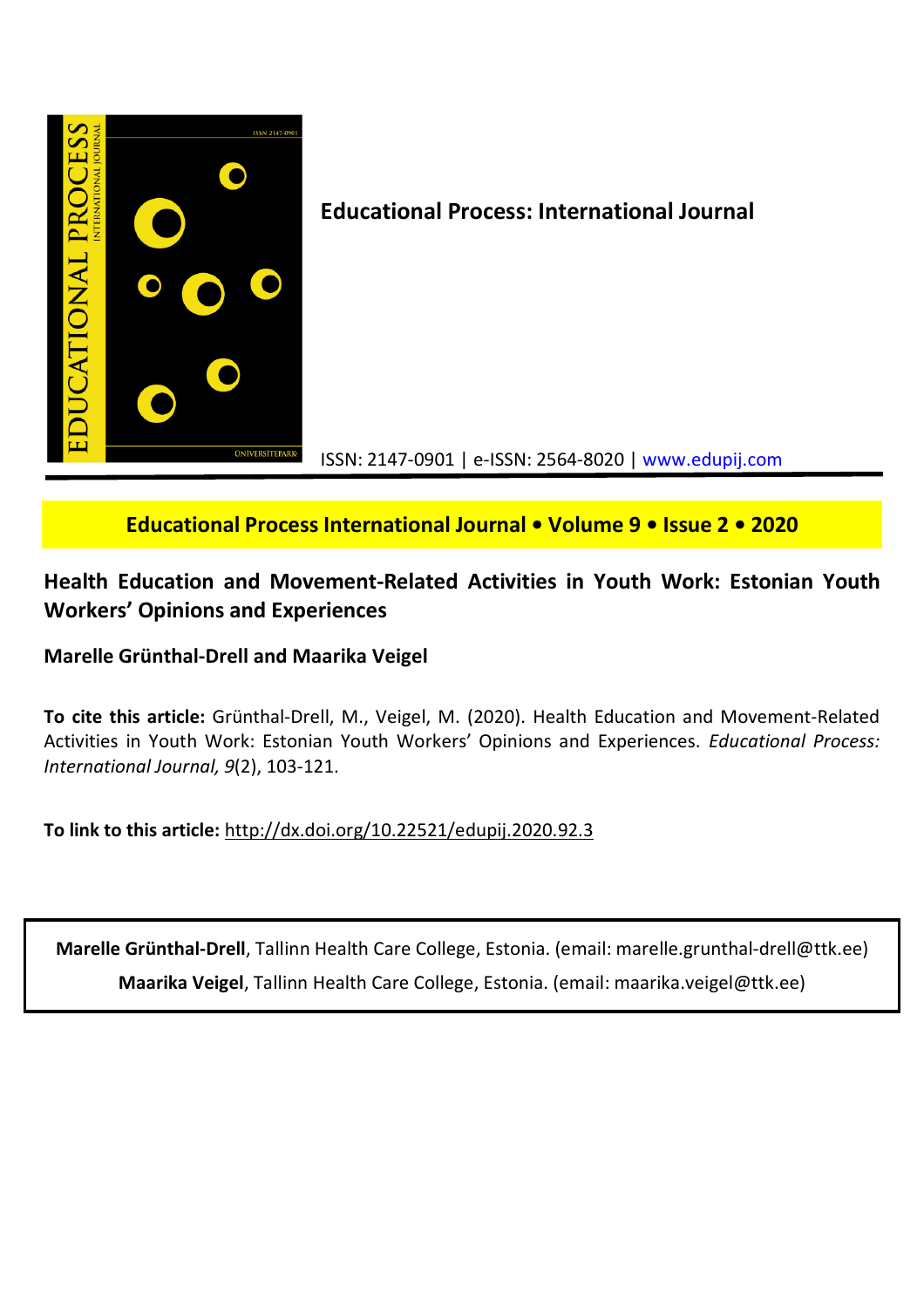# **Health Education and Movement-Related Activities in Youth Work: Estonian Youth Workers' Opinions and Experiences**

MARELLE GRÜNTHAL-DRELL and MAARIKA VEIGEL

# **Abstract**

Several research studies have revealed that Estonia's youth are characterized by poor health indicators and decreasing levels of physical activity. Therefore it has become important to pay more attention to these topics within the context of youth work. Adult learner experiences, and their preparation and practice at university have a great deal of influence on their future choices. The aim of this research was to ascertain the importance of health education in the opinion of youth workers, including the importance of movement-related activities in youth work, and the readiness to communicate these topics to young people. The following research questions were formulated: (1) How do youth workers assess the development of skills related to health awareness and movement-related activities during their university studies?; (2) What is the role of, and what characterizes health education and movementrelated activities in everyday youth work? Semi-structured interviews were conducted individually with 15 Estonian youth worker specialists. The data was analyzed by means of inductive content analysis. The research results revealed that the acquisition of practical skills is very important for youth workers. It also became apparent that youth workers deal with health education on a daily basis. Movement-related activities are very often considered a priority by youth centers. It may be assumed that the preparation of students graduating from university is insufficient and that they feel insecure when starting work.

**Keywords:** Health education, movement-related activities, physical activity, youth work, young people.



EDUPIJ • ISSN 2147-0901 • e-ISSN 2564-8020 Copyright © 2020 by ÜNİVERSİTEPARK

………………………………………........….....………………………………...……………

edupij.com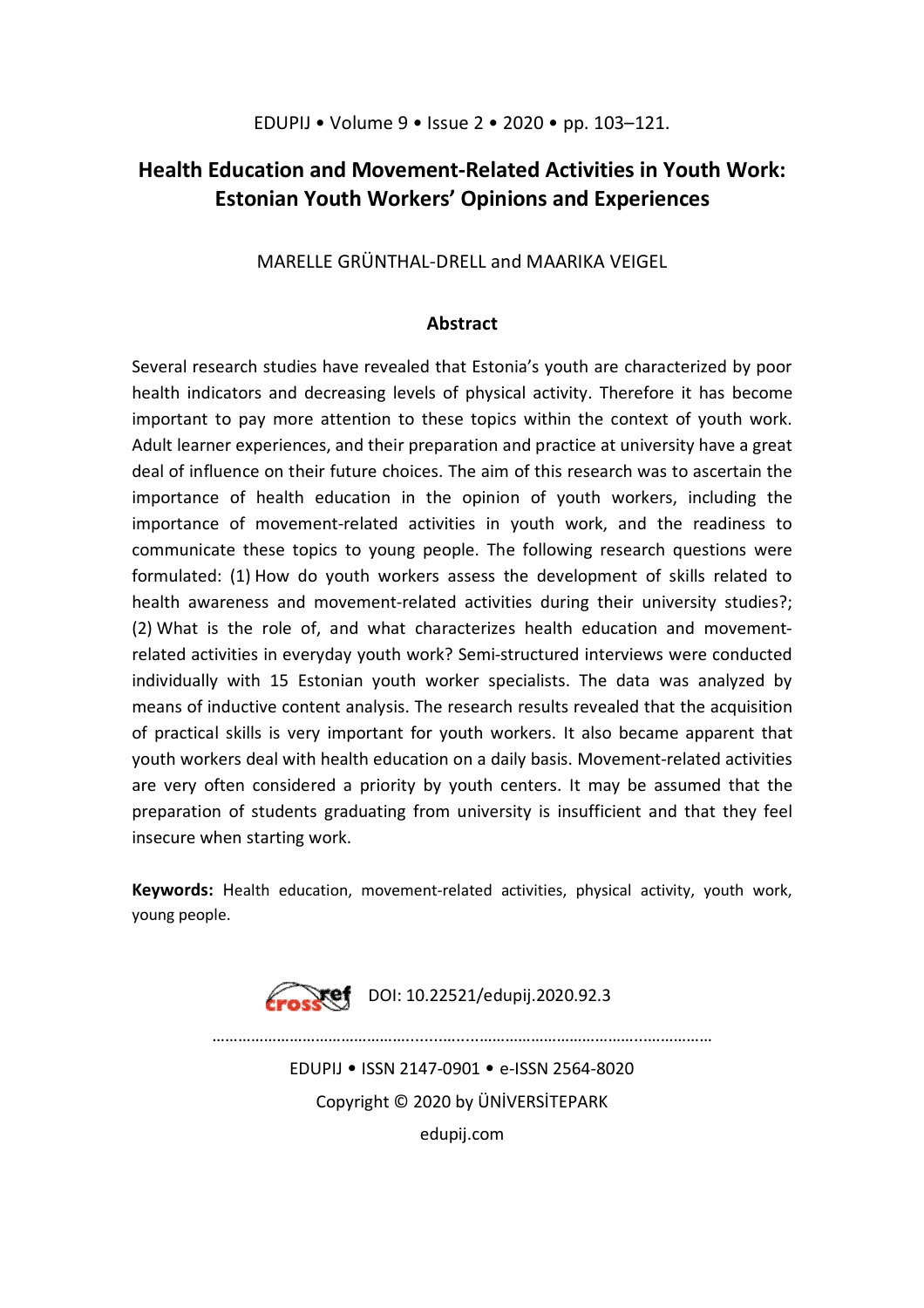## **Introduction**

Healthy individuals are an essential resource for the economic and social development of any society. Good health ensures better life quality and is a vital component of personal development (Janson, 2001). Current youth policy in Estonia conforms with healthcare policy, and youth work supports the values and attitudes that promote good health and lead to a healthy lifestyle (Noortevaldkonna arengukava 2014-2020 [Youth Work Development Plan 2014-2020], 2013). One of the aims of the "Renewed European Framework for Cooperation in the Youth Field 2010-2018" (Euroopa noortevaldkonna uuendatud koostööraamistik 2010–2018, 2009) is to support the health and wellbeing of young people. The emphasis of the framework is on sexual education and the reinforcement of mental health, as well as the promotion of sports, a healthy lifestyle, and physical activity in cooperation with schools, youth workers, healthcare specialists, and sports organizations.

Youth work encompasses a broad range of activities (e.g., social, cultural, educational, sports-related, and political) that can be carried out with, by, and for young people through both non-formal and formal learning (European Commission, 2018). In the youth field discourse, there should be a widespread perception of youth work as an educational sector and the youth worker as a practitioner of non-formal learning (Veigel, 2015). According to the 2010 Youth Work Act (Noorsootöö seadus, 2010), youth centers in Estonia are the main institutions that are currently carrying out youth work. As stated in level four of the Youth Work Occupational Standard (Noorsootöötaja Kutsestandard, 2018), by supervising various activities youth workers create the conditions for and also support non-formal education, including the health behaviors and environmentally sustainable lifestyle of young people. Non-formal learning is a goal-orientated learning process that supports the formation and development of personality, creativity, talent, initiative, and social responsibility, or the acquisition of necessary competences (Mitteformaalne, 2018). Non-formal education must be more efficient in supporting formal education and, together with formal education, in ensuring the sustainability of youth education, and thereby contributing to youth employment. Youth workers must understand the principles of non-formal learning and be able to lead the learning process.

Topics that are related to sports and movement-related activities are considered of significant interest to today's youth. A survey by the Estonian Ministry of Education and Science (Haridus-ja Teadusministeeriumi aasta-analüüs, 2016), entitled "An analysis of the availability of youth information services and increasing user comfort," stated that young people between the ages of 12 and 26 years old mainly search for information about learning options (51%), health (48%), and hobby education and activities (39%). According to a survey by Tallinn Sports and Youth Department (Tallinna Spordi-ja Noorsooamet, 2016), 39% of youngsters visited youth centers and one third of them went for sports activities, to cook, or to meet people who may be seen as interesting to them. The most popular activities included sports, media, and dance training. Therefore, specialists working with young people should be able to provide adequate answers to questions that are posed by young people, and provide activities that will help them to spend their leisure time purposefully, as well as guiding them away from risky behavior.

A survey of the health behaviors of Estonian students revealed that it is amongst the worst in Europe. Only 16% of students between the ages of 11 and 15 years old met the requirements for moderate daily physical activity (Aasvee & Rahno, 2015). The program,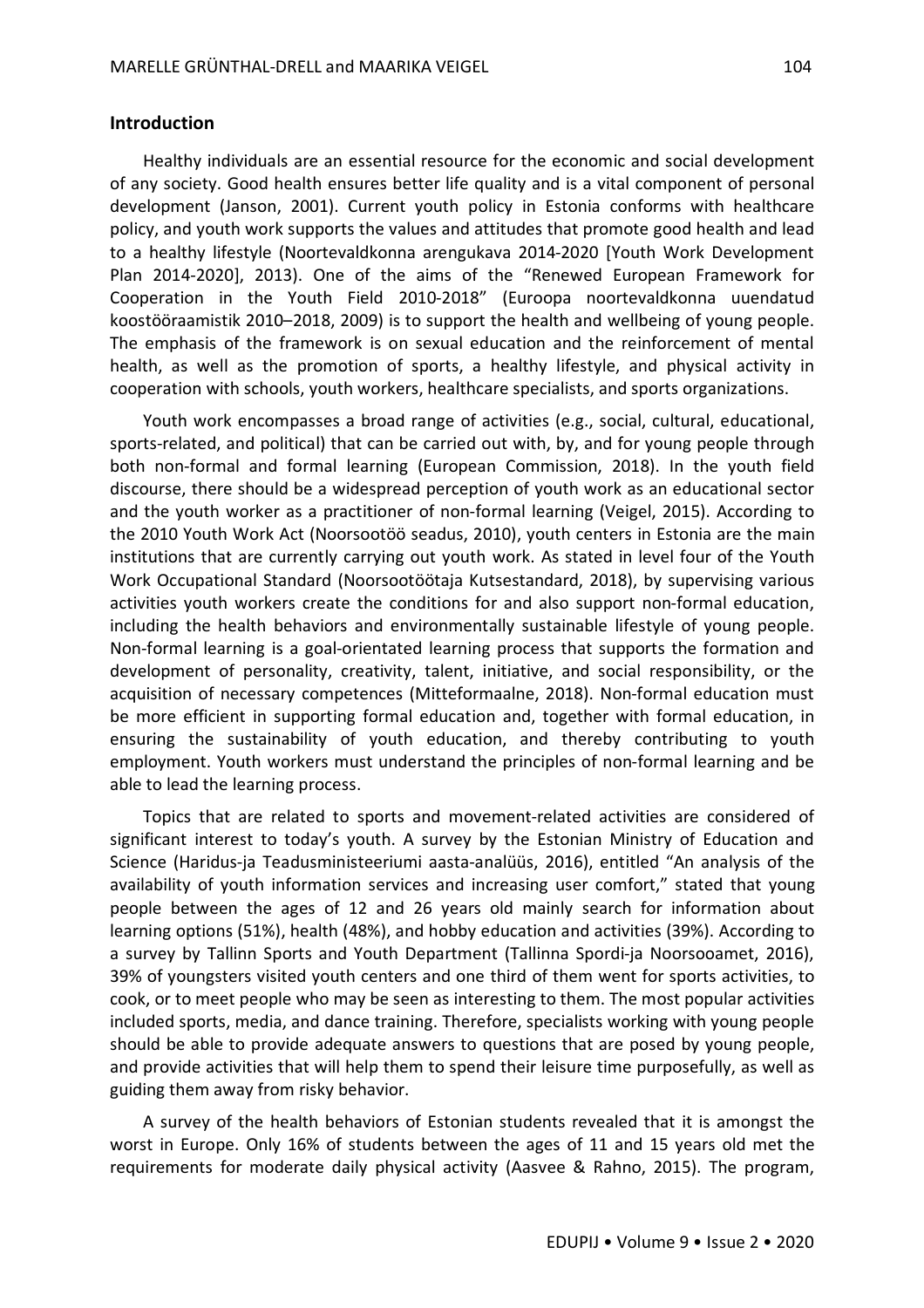entitled "The fundamentals of Estonian Sports Policy until 2030" (Eesti spordipoliitika põhialused aastani 2030, 2015) established expectations for increased activity, the achievement of which requires the comprehensive development of young people's attitudes, including development supported by youth workers. One of the priorities is to reach the level of Nordic countries in terms of being active, as well as the number or participants who are active which means that, instead of today's figure of 47%, at least two thirds of the population (i.e., 70%) have to be engaged in movement-related activities and sports.

In terms of health promotion, of which health education is an integral part, two approaches or ways of thinking may be observed: medical (disease-focused) and pedagogical (health-focused). The medical model for health education focuses upon the increase and development of health promotion and any related factors and which support the growth and development of young people. The pedagogical model focuses upon knowledge of educational psychology and educational philosophy, but also on an understanding of the values and meaning of health-promoting education and development. This approach makes possible the discussion of health as a value (Janson, 2001). The current study is based upon the pedagogical approach to health education.

The development of young people's eating and activity habits via non-formal learning should comprehensively and consistently comprise various health-related and interesting activities. Focusing on risk behaviors (e.g., unhealthy eating, a sedentary lifestyle, reduced mobility) can help prevent numerous chronic diseases. In a survey entitled "The importance of informing young people about healthy eating habits," which was conducted in 2014, a total of 85% of the respondents believed that youth workers could increase awareness concerning proper nutrition amongst youngsters by organizing thematic lectures, discussions, and question-and-answer sessions, or by inviting specialists to help on their behalf. A total of 61% of the respondents thought that healthy eating habits were discussed, but not to a sufficient level (Grünthal-Drell & Veigel, 2015).

Enhanced activity must be based on targeted health promotion and prevention. According to Estonia's Public Health Act (Rahvatervise seadus, 2014), health education means the purposeful dissemination of information and the formation of people's habits for the preservation and improvement of health. In childhood and teenage years, the brain undergoes particularly rapid development, with behavioral patterns formed during these years impacting on a person's entire life (Crews, He, & Hodge, 2007; Fox, Levitt, & Nelson, 2010). From the perspective of health education, it is important to ensure that the desired change in behavior becomes habitual and the decision for change is made by considering values accepted by today's young people (Streimann, Hansen, & Pertel, 2011).

#### *Research problem*

The preparation of youth workers graduating from higher education institutions should be sufficient and professionally applicable to today's labor market needs. As the curriculum of youth work belongs to the Institute of Educational Sciences of Tallinn University, youth workers are, from a pedagogical perspective, viewed as being similar to teachers, with a responsibility to skillfully supervise the movement-related activities of youngsters by setting an example through their own values, motivation, and practical movement-related activities. The thorough preparation of youth workers and their professional dedication are essential prerequisites for high-quality youth work in the field. In addition to theoretical knowledge,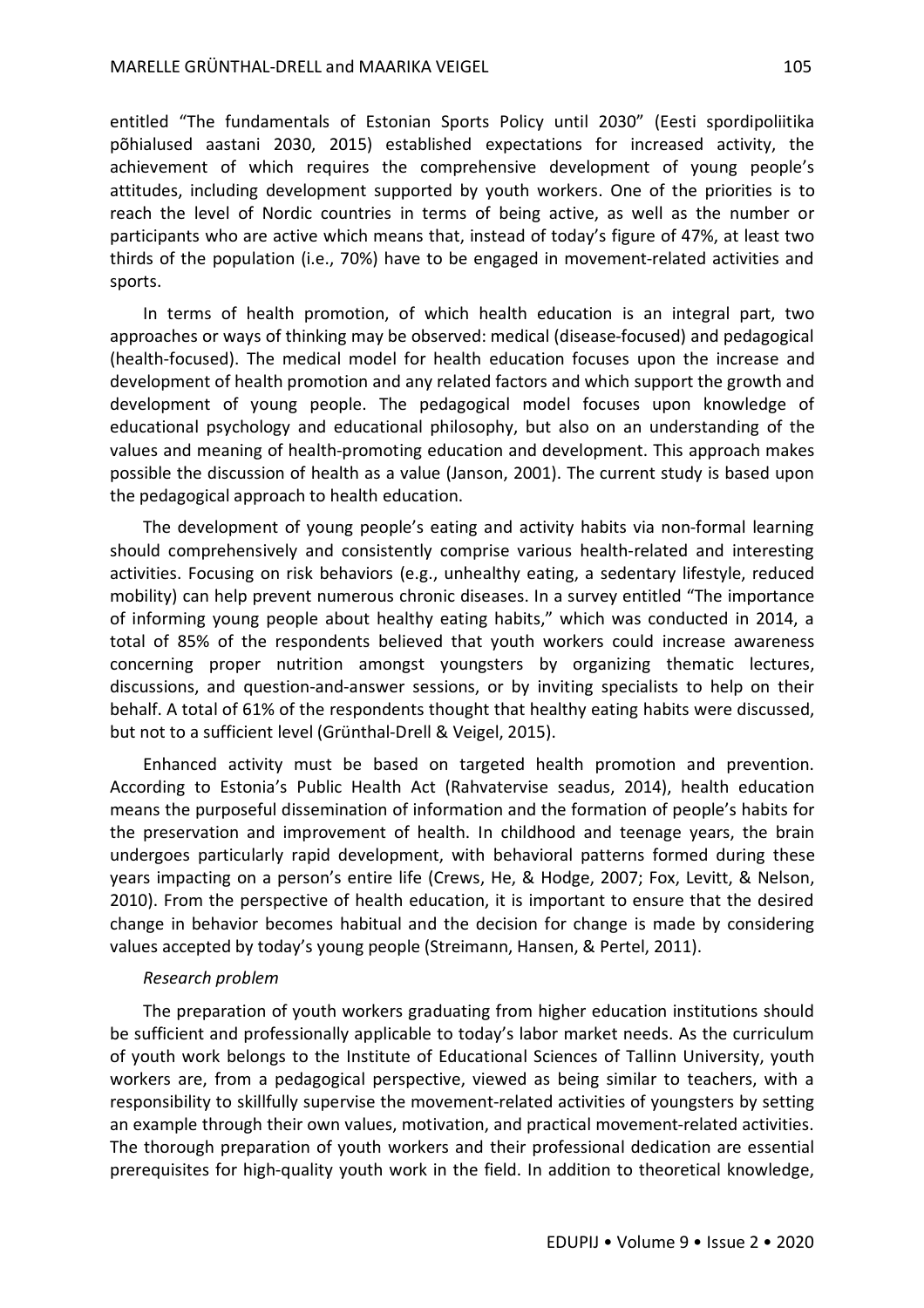practical skills play an important role in the everyday work of youth workers, which is why it is vital to identify how health-related subjects, including practical tasks that are associated with movement-related activities, have created health awareness and health appreciation (with an example being attitudes) amongst youth workers.

The youth work curriculum of the Institute of Educational Sciences of Tallinn University was significantly updated between the academic years of 2013/2014 and 2016/2017 (Noorsootöö eriala õppekavad). However, subjects related to health and practical skills creation in movement-related activities have been omitted from the curriculum. Health- and movement-related issues amongst youngsters have become an acute topic in Estonian society due to the poor health indicators of today's youth. Thanks to this, the researchers of the current study firmly believe that youth workers should be able to contribute to the development of young people's health and activity habits, serving as an important link in the improvement of public health in general.

The research problem of the current study can be outlined as follows: In connection with Estonian youths' poor health indicators, today's youth workers are confronted with the important task of developing the health-related habits of young people in order to improve public health. At the same time, health-related subjects have either decreased in number or have been completely omitted from the youth work curriculum of Tallinn University. The current research provides answers to questions about whether or not youth workers apply the knowledge and skills that they have acquired during their university education to their future professional life, and how those students who are currently finishing the curriculum describe their health-related knowledge and skills. The aim of the current research is therefore to ascertain the importance of health education, including movement-related activities, in today's youth work, and the readiness to communicate these topics to young people through examining the opinion of youth workers. Accordingly, the following research questions were formulated:

- How do youth workers assess the development of skills related to health awareness and movement-related activities during their university studies?
- What is the role of, and what characterizes health education and movement-related activities in everyday youth work?

### *Research focus*

In comparison with other European countries in an international survey, the mean daily physical activity of the Estonian youth was found to be below average (Aasvee & Rahno, 2015). The number of young people who are tackling weight-related problems and health issues is increasing worldwide. The main reasons for weight gain include limited physical activity and an imbalanced diet (Marks et al., 2005). As the health indicators of young people demonstrate deteriorating tendencies, more attention should be paid to the promotion of a healthy lifestyle among the youth and the improvement of health awareness among youth workers, together with the development of their practical skills. It is vital to support the development of values and attitudes related to a healthy lifestyle amongst youth work students in order that they can apply it in their future professional working life.

The entire Youth Work Development Plan contributes to the goals of the Public Health Development Plan 2009-2020 (Rahvastiku tervise arengukava, 2008), particularly taking into account the following principle: "Youth work together with its measures supports the health of young people, and the values and attitudes that enhance a healthy lifestyle" (Euroopa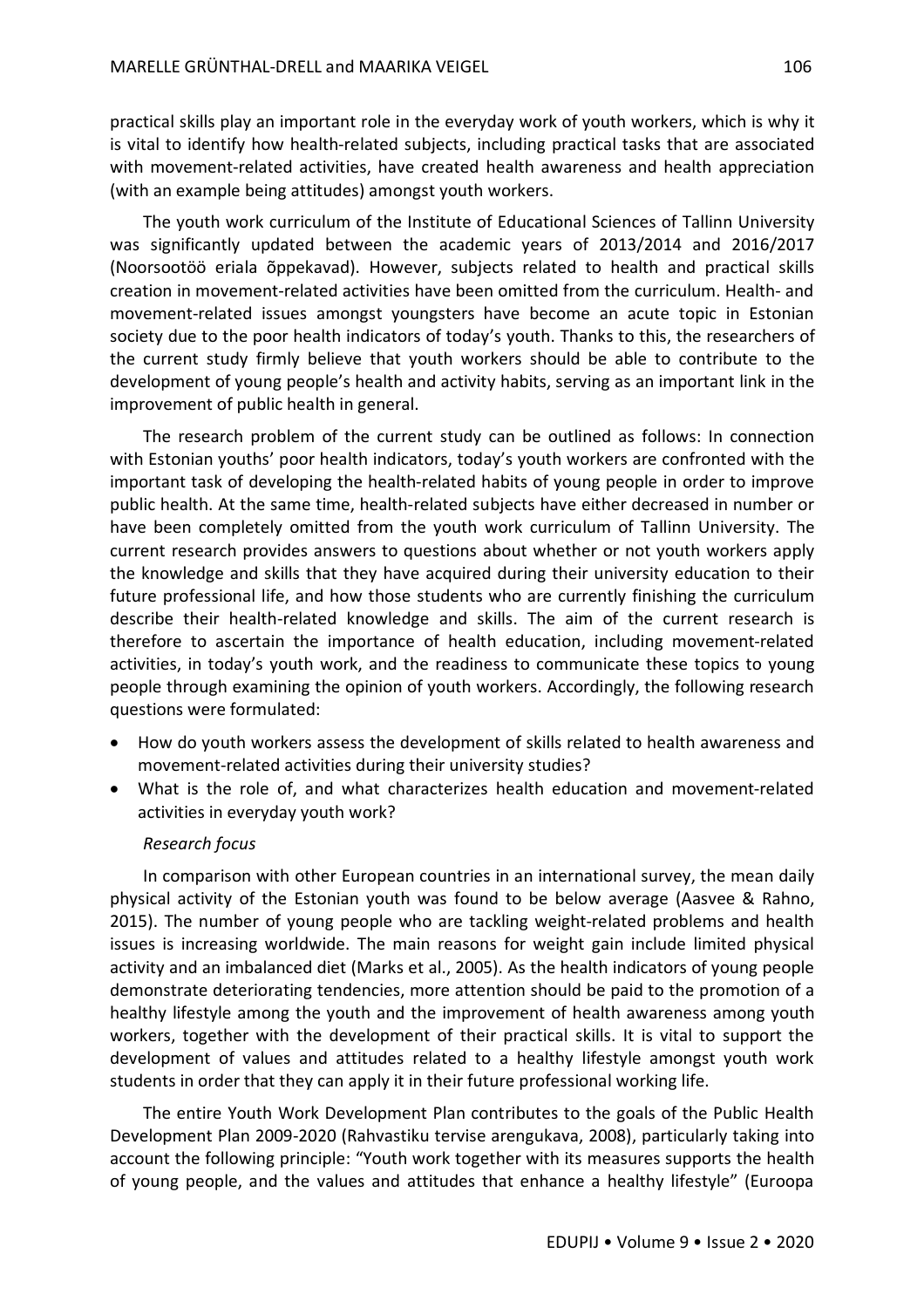noortevaldkonna uuendatud koostööraamistik, 2009). Youth centers should support positive health behavior among young people, and aim their activities at increasing awareness and offering alternative activities as a substitute for risk behaviors (Paabort, 2013). Youth centers can arrange campaigns, summer camps, training sessions, projects and other activities in order to introduce the principles of a healthy lifestyle via different activities (Varava, Pitsi, & Oja, 2010).

Youth workers can encourage young people to lead a healthy lifestyle, support them in making personal choices, teach them to make independent decisions by developing their social skills and self-confidence through movement-related activities, and be there for young people when they experience mental or physical problems (Streimann et al., 2011).

The more positive youth workers' attitudes towards movement-related activities are, the greater the probability that they will utilize various activities in their everyday work whilst trying to organize recreational activities for young people. Therefore, in order to arrange non-formal learning, to promote healthy lifestyle choices among the youth, and to provide activities in the prevention of risk behaviors among young people, it is necessary to start by shaping the attitudes and values of future youth workers at the beginning of their university studies. Through active work focused on health and movement-related activities within the study group, future youth workers learn about practical requirements, rules, methods and self-assertion, the management of youth groups, and highly useful communication skills. A youth worker's own example is the best motivator for their students and, by engaging in movement-related activities together with young people, youth workers can create invaluable experiences for youngsters in their charge.

It is possible to learn and teach by using a very broad range of activities and methods. The university studies of newly-started youth work students must begin with the formation of the basis for the required skills upon which all necessary information and experience can accumulate. Health awareness in youth work, including skills related to movement-related activities and the guidance thereof, require special preparation and practical skills for any further work with the youth. Raadik (2009) stated that young people develop interest in something if the instruction makes them understand when, where, and why they might have need of the acquired knowledge, and then how it can be implemented. Youth work students are adult learners and, according to "Mezirow's Transformation Theory," it is important to take into account how learners describe and analyze, and how adult learners learn to denote meanings to their life experiences. During the transformative learning process, a person changes the limiting, hindering, and doubtful ways of thinking, which enable them to selfinterpret their experiences more openly and reflectively (Mezirow, 2009). According to the "Theory of Action," learning occurs constantly during a person's activities, whereas according to the "Situated Learning Theory," learning takes place particularly during the resolution of problem tasks that resemble actual situations. Learning definitions without any practical-based activity are deemed insufficient, as definitions become understandable only when applied in practical situations (Lave & Wenger, 1991).

Students' learning experiences and practice at university can considerably impact upon their future choices (Jõgi, Karu, & Krabi, 2015). According to Greeno (1998), knowledge should not be acquired separately from skills as they have to form combined personal experiences, and learning should be targeted to an individual's participation in social practices, both in school and in the wider community. It may be stated that skills required for youth work comprising the necessary movement-related activities cannot be obtained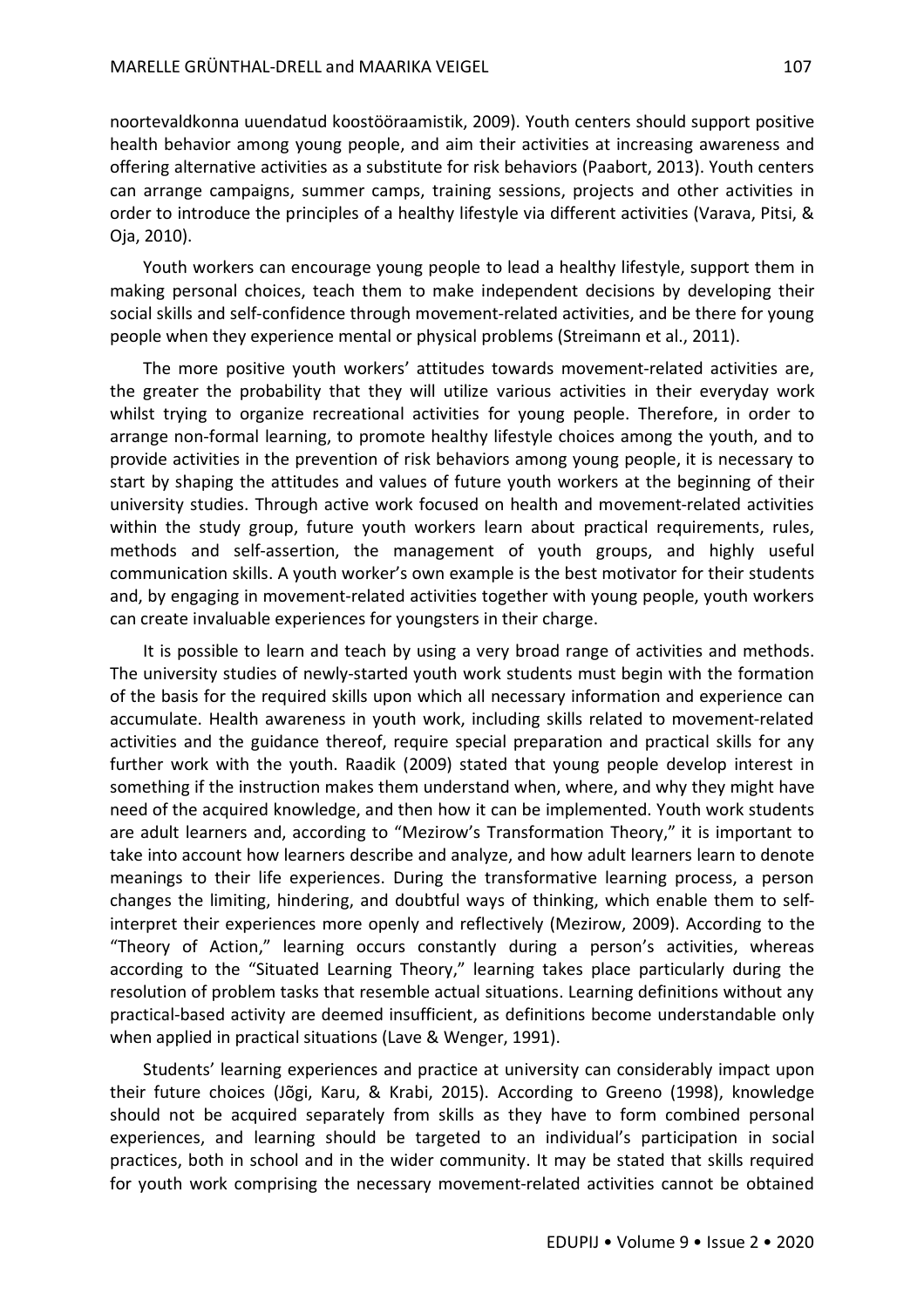without practical activity during university studies. Without participating in movementrelated activities (e.g., games, hiking tours, etc.) and gaining relevant experience, it is not possible for learners to deal with the topics of this area as they generally lack selfconfidence, as well as the required skills and experience.

# **Methodology**

This research applies a qualitative strategy that is based on a phenomenological approach, and which relies upon Husserl's view that all knowledge is based on personal experience (Smith, Flowers, & Larkin, 2009), that objective knowledge can be found in experience, and that subjective experience is the source of truth. In order to collect the data, a guide was developed for the conducting of 15 individual semi-structured interviews, which were held during 2017. The average interview duration was 60 minutes, with the shortest being 45 minutes and the longest as 1 hour and 49 minutes. The interviews were each carried out either in a quiet location at the researchers' university or at the workplace of the interviewee. This approach was considered important in order to maintain objectivity, and also to create an atmosphere in which the interviewees would be sufficiently relaxed so as to share their experiences or viewpoints that could be deemed critical to their study experience. This inclusive research was led by two researchers.

The interviewees were encouraged to talk freely about their lives and in their own words, and entailed personal and informal communication between the researchers and interviewees (Kvale, 2006, p. 481). It is recommended that semi-structured interviews be used for data collection in studies where there is a large variation in the experience to be learnt, or where past events or sensitive topics are being studied (Hirsjärvi, Remes, & Sajavaara, 2007; Laherand, 2008). This also applies for areas of research that have been poorly acknowledged in the past, and even where a limited amount of research is involved (Hirsjärvi, Remes, & Sajavaara, 2007; Laherand, 2008). However, youth work is not considered an unusual field of research in Estonia, and the levels of professionalism in youth workers is often wide-ranging and characteristically random for those entering the field.

The purposive sample that was used in the current research consisted of 10 Estonian youth workers and five youth work students. The interviewees were aged between 21 and 37 years old, and consisted of 13 females and two males. All of the interviewees were selected based on the following criteria: a) they had graduated with Youth Work as their specialty from Tallinn Pedagogical College (which later merged with and was renamed Tallinn University), between 2006 and 2016, and were currently engaged in youth work (participant identifiers: YW1-YW10); or b) they were third-year undergraduate students (participant identifiers: S1-S5) undertaking their final year of study in the Youth Work specialty at Tallinn University. Whilst a total of 25 candidate participants were contacted through mailing lists, 10 were unable to allocate time to attend for interview or had insufficient practical youth work experience.

Two pilot interviews were conducted in order to test the interview guide, after which some of the questions were tailored to be more specific. The interviews were semistructured in design, with open-ended questions supported by a specific interview guide for the purposes of data collection. The structure of the interviews was based on Laherand's (2008) description of how to construct a semi-structured interview: with each theme comprised of open-ended questions which allowed the interviewees to adequately express their thoughts. The interview plan included questions that were intended to define the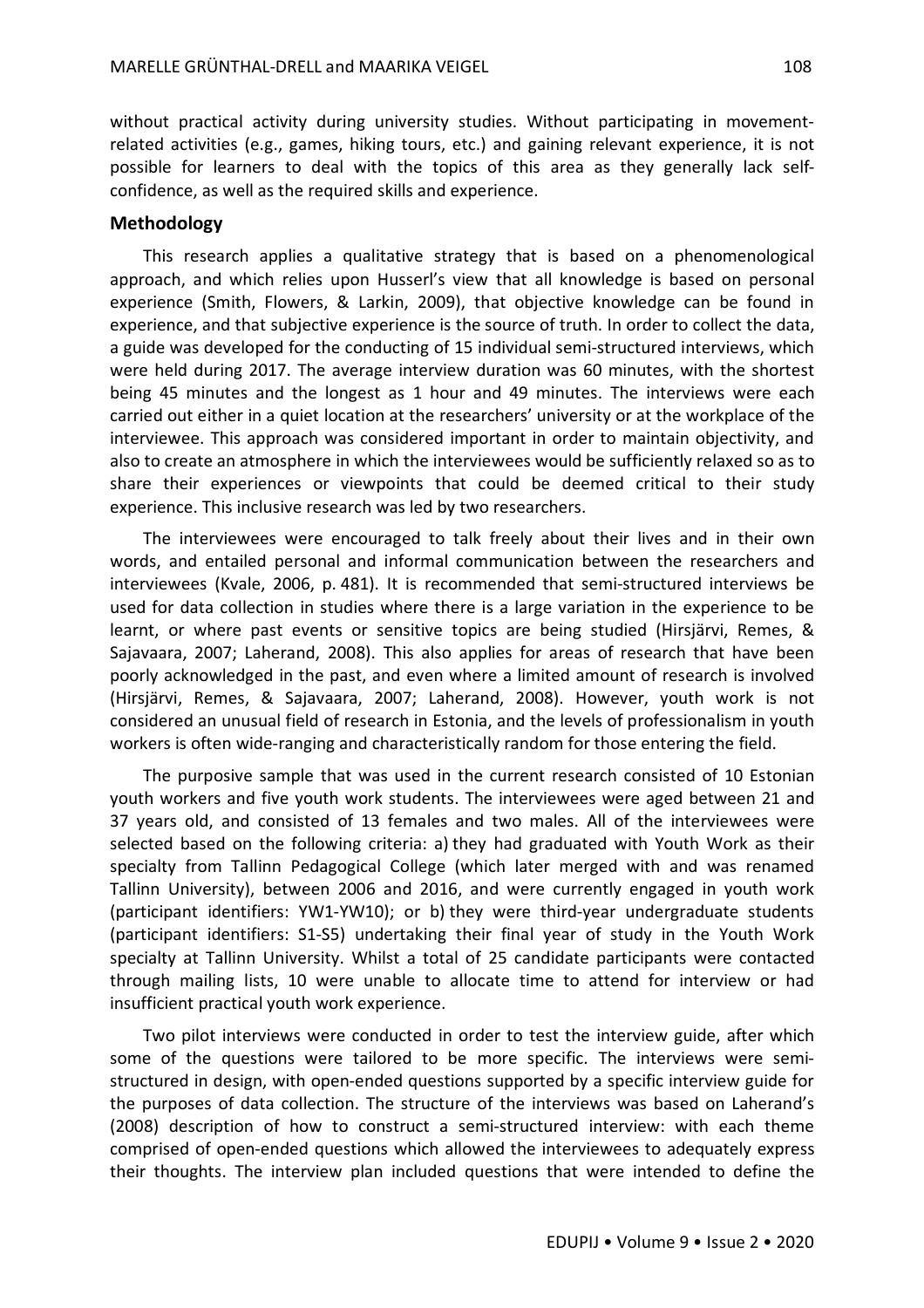youth workers' background, which was necessary in order to clarify any assessment or requirements of the youth workers when it came to their youth work studies at the university. Some of the questions were aimed at identifying the health awareness of the youth workers and their need to undertake youth work. Some questions helped to identify the main activities of the youth workers' daily work; more specifically, the role of health education in their everyday work, including movement-related activities. Health education and movement-related activities in youth work were chosen as the phenomenon of study.

In order to be able to facilitate efficient analysis of the collected data, a mobile voice recorder was used to audio-record each of the interviews. The recordings were then forwarded by email to a transcription process which was conducted using Windows Media Player and Groove Music, which allows for repeated listening to the interview recordings.

Only a limited number of research participants agreed to collaborate, and the anonymity of the sample was ensured. Protecting and respecting the participants' rights to make decisions regarding their participation formed the core ethical principles that served to guide the treatment of the participants throughout the research. Prior to each interview being held, the participants were each informed about the purpose of the research and how the information that they would provide would then be used (e.g., through anonymous quotes). Participation in the study was voluntary, and the participants were informed of their right to withdraw from the study at any time without consequence. No questions of a sensitive subject nature were asked of the participants.

#### *Data analysis*

The transcribed interview data were analyzed using inductive content analysis. This approach was chosen because the interview data presented a collection of rich and detailed descriptions, and the researcher was then able to address and discuss topics as they emerged during each interviews' evaluation (Kvale, 1996). Inductive content analysis is considered particularly valuable when dealing with a specific phenomenon (Elo & Kyngäs, 2008). Content analysis is defined as "a research technique for making replicable and valid inferences from texts (or other meaningful matter) from the context of their use" (Krippendorff, 2004).

Qualitative content analysis was deemed to have been accurately conducted. Attention was drawn to rarities or unique phenomena identified from the interviewees' responses. The analysis was considered tightly textual; which does not reduce the richness of the texts or the nuances of the numerical codes generated, nor simplify or distort the phenomenon under investigation. It is precisely through the inductive approach to data analysis that the strengths of qualitative content analysis is best identified – the research participants' understanding of the world, and the study of their interpretations and meanings. The first step was to perform an analysis of the detailed research data, which later formed the subcategories (Kalmus, Masso, & Linno, 2015). The second step was to collate the subcategories into higher level categories based on similar codes, which made it possible to investigate the relationships between them (Elo & Kyngäs, 2008; Kalmus et al., 2015). The process of categorization continued for as long as the data allowed, up until a point of saturation was achieved (Elo & Kyngäs, 2008). As a final step, the detailed analysis of the phenomenon was written.

In order to ensure validity, triangulation was applied in the analysis of the interview data (Creswell, 2009), with two researchers having independently analyzed the data and later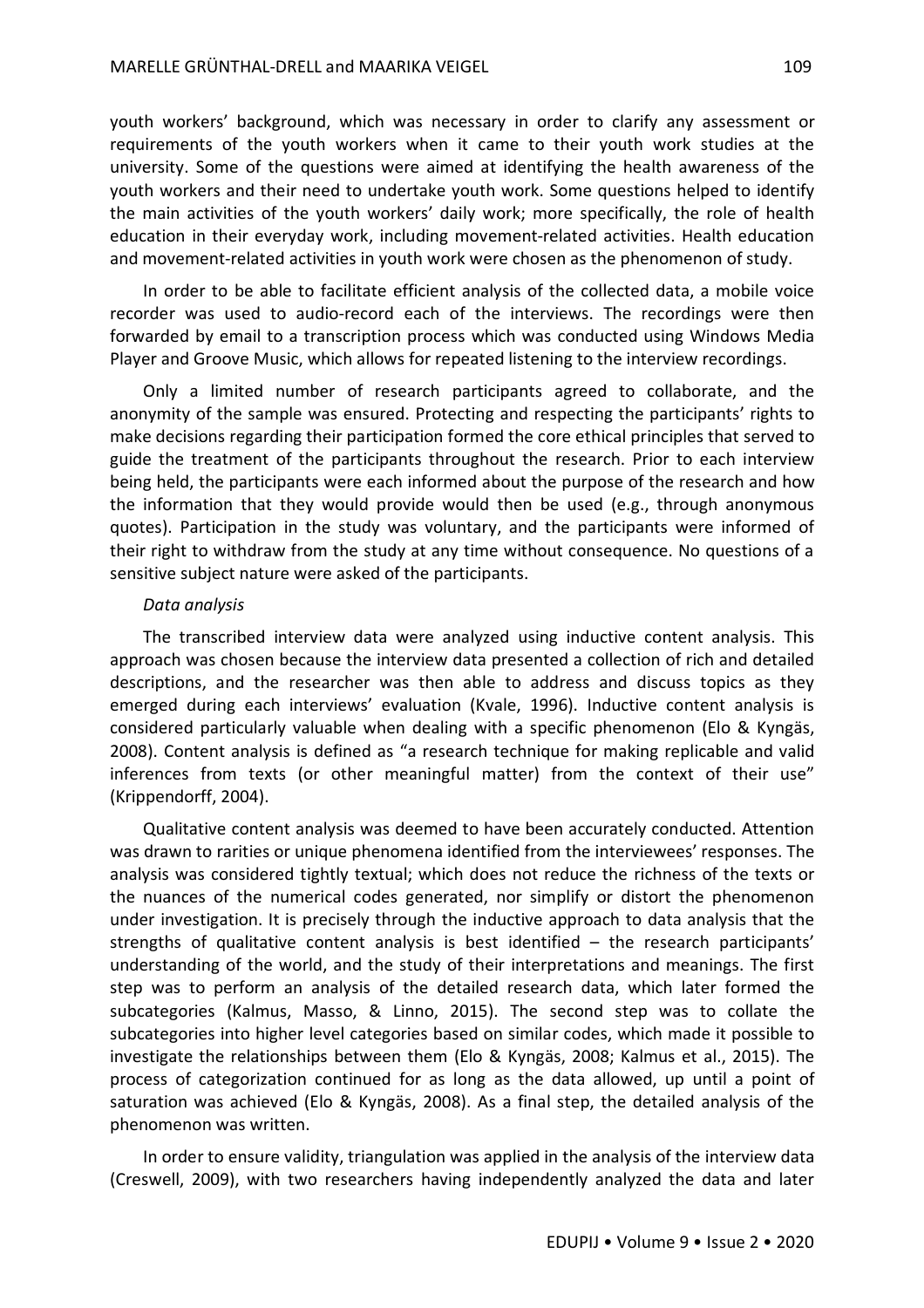worked together so as to adjust the subcategories and main categories where agreed appropriate. There were a total of 25 subcategories which, in turn, were grouped under three main categories: (1) University studies and subjects that support skills development; (2) Health education and health awareness of youth workers; and, (3) Everyday work of youth workers. The categories, subcategories, and excerpts from the interview transcripts are presented in Table 1.

# **Results**

The research provided an overview of the opinions of youth workers with regard to their undergraduate university studies within the context of the development of health awareness and movement-related activities, as well as their own health awareness and their considered importance of health education, content, and resources in the practicing of youth work.

| Category       | Subcategories       | Interview excerpts                                         |
|----------------|---------------------|------------------------------------------------------------|
| University     | Satisfaction with   | I acquired a very strong basis from the university, all of |
| studies and    | acquired skills     | my knowledge comes from there, although I                  |
| subjects that  | and knowledge       | participated in sports activities before that. [YW5,       |
| support skills |                     | studied 2010-2013]                                         |
| development    |                     | My basic knowledge comes from my university studies.       |
|                |                     | I like it and I have trained my children for years at      |
|                |                     | camps, and then later on training courses. [YW9]           |
|                |                     | I think we acquired a really impressive basis. Checks      |
|                |                     | were carried out to ensure that we understood and          |
|                |                     | that we were practicing everything we'd learnt. [YW3]      |
|                | Importance of       | I remember a hiking trip with our group, staying           |
|                | practical           | overnight in heated tents, eating food that had been       |
|                | movement-           | prepared on the fire – it was essential to our learning.   |
|                | related subjects in | [YW5]                                                      |
|                | study program       | At camps, those youth workers who played 'America'         |
|                |                     | (author: a game similar to throwing a basketball) in the   |
|                |                     | evening with young people were highly popular, and I       |
|                |                     | also liked to play along with them. It's important to      |
|                |                     | spend time with the youngsters. [YW7]                      |
|                |                     | Actually, youth workers need to have a stock of games      |
|                |                     | in their head just in case situations involving young      |
|                |                     | people in their charge suddenly change. Future youth       |
|                |                     | workers need to know certain information off by heart.     |
|                |                     | [YW1]                                                      |
|                |                     | Everyday youth work is not work carried out between        |
|                |                     | four walls; it includes hiking and camps, and is a         |
|                |                     | specialty that is full of movement. [YW2]                  |
|                |                     | I can't even imagine how universities could prepare        |
|                |                     | professional youth workers without these practical         |
|                |                     | movement-related subjects. [YW8]                           |

**Table 1.** Health/activity studies and youth workers' interview transcript excerpts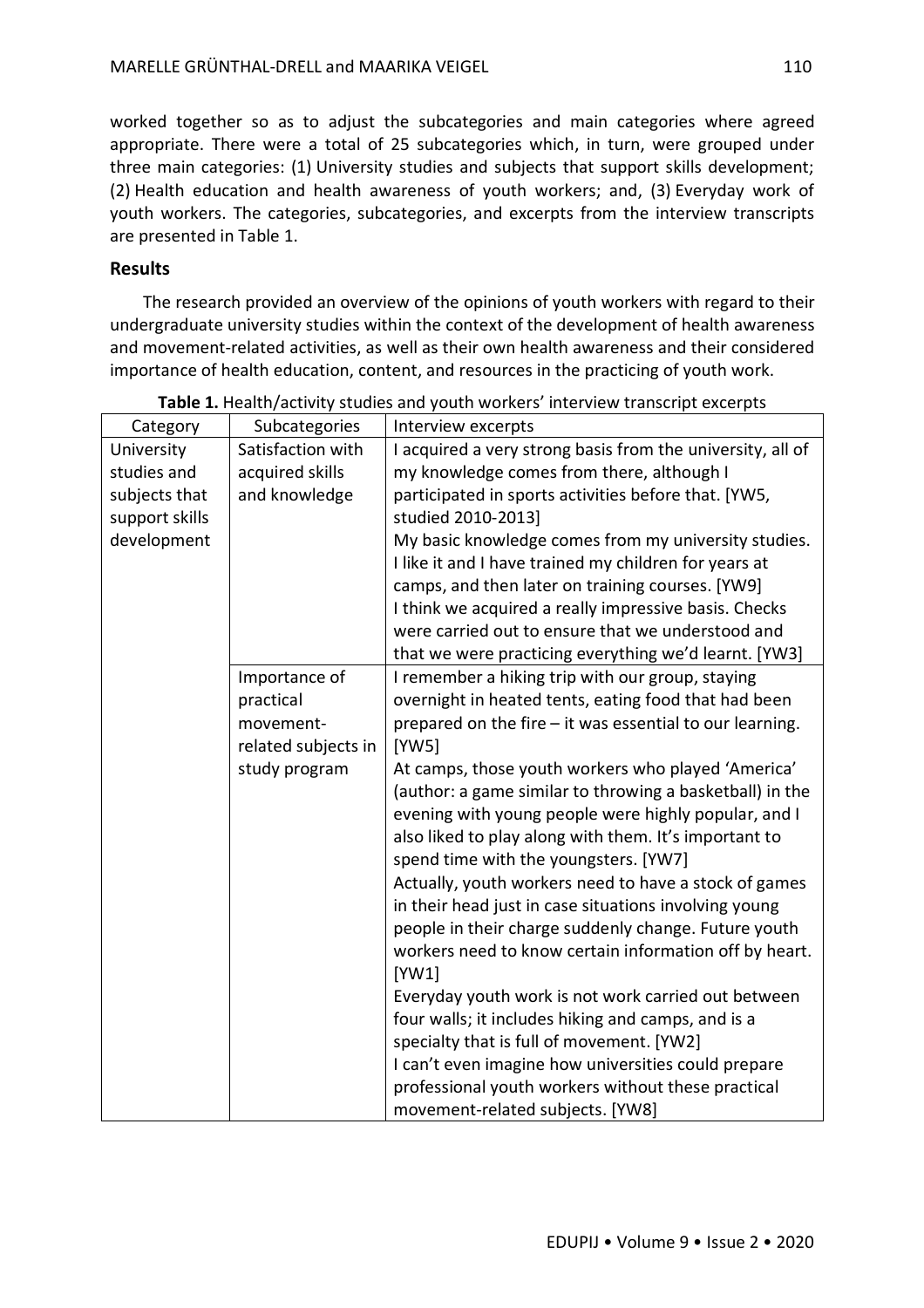| Category      | Subcategories     | Interview excerpts                                        |
|---------------|-------------------|-----------------------------------------------------------|
|               | Creation of       | Practical studies gave me a lot: the terms and phrases    |
|               | perceptions and   | used for gymnastics positions; how to give commands       |
|               | knowledge (e.g.,  | to young people. I didn't obtain these skills from high   |
|               | terminology,      | school. [YW7, studied 2008-2011]                          |
|               | methods, tips),   | Also, methods for grouping children into teams, and all   |
|               | and positive      | kinds of rules for various sports games. [YW4]            |
|               | responses         | Every day we studied the process of communication         |
|               |                   | through practical lessons that involved movement-         |
|               |                   | related games etc. [YW3]                                  |
|               | Self-made         | I still have this portfolio of various games on my shelf. |
|               | portfolio         | The boys know this, and sometimes they have taken a       |
|               | prepared within a | look at these games too. Sometimes I myself also go       |
|               | subject (Health   | through the portfolio and do something that provides      |
|               | Education)        | development through game-playing, or use some form        |
|               |                   | of activity from the portfolio. [YW9]                     |
|               | Lack of practical | There should be more practical subjects because           |
|               | subjects          | lectures that are held only in auditoriums don't really   |
|               |                   | provide enough. [S4, studied 2014-2017]                   |
|               |                   | Unfortunately, I must say that practices and disciplines  |
|               |                   | concerning health education and movement-related          |
|               |                   | activities at university have remained in the             |
|               |                   | background. [S2, studied 2014-2017]                       |
|               |                   | Universities should include swimming lessons, because     |
|               |                   | youth workers are responsible for young people at         |
|               |                   | camps and so on, and swimming is very important for       |
|               |                   | young people in the summer. [YW8], [S5]                   |
| Health        | Young people's    | Young people need to spend time outdoors and be           |
| education and | daily activity    | physically active for at least 1 hour a day. [YW2]        |
| health        | norms and         | Young people should be active for between 2 and 5         |
| awareness of  | practices         | hours each day out in the fresh air. [YW4]                |
| youth workers |                   | We go outside as much as possible, riding on              |
|               |                   | skateboards, scooters, etc. [YW7]                         |
|               | Mental health,    | We invited a psychologist to our mental health day. As    |
|               | symptoms of       | a result, some youngsters felt encouraged to then go      |
|               | depression        | and see that particular specialist later. [YW5]           |
|               |                   | Sometimes young people can be aggressive or too           |
|               |                   | emotional; you have the impression that they may          |
|               |                   | explode! [YW1]                                            |
|               | Healthy diet      | The problem is rather with certain young people who       |
|               |                   | don't eat food of high nutritional value, have a poor     |
|               |                   | diet, or just eat too little. [YW6]                       |
|               |                   | For example, eating potato crisps is not allowed in our   |
|               |                   | youth center. Energy drinks are also now prohibited.      |
|               |                   | [YW2]                                                     |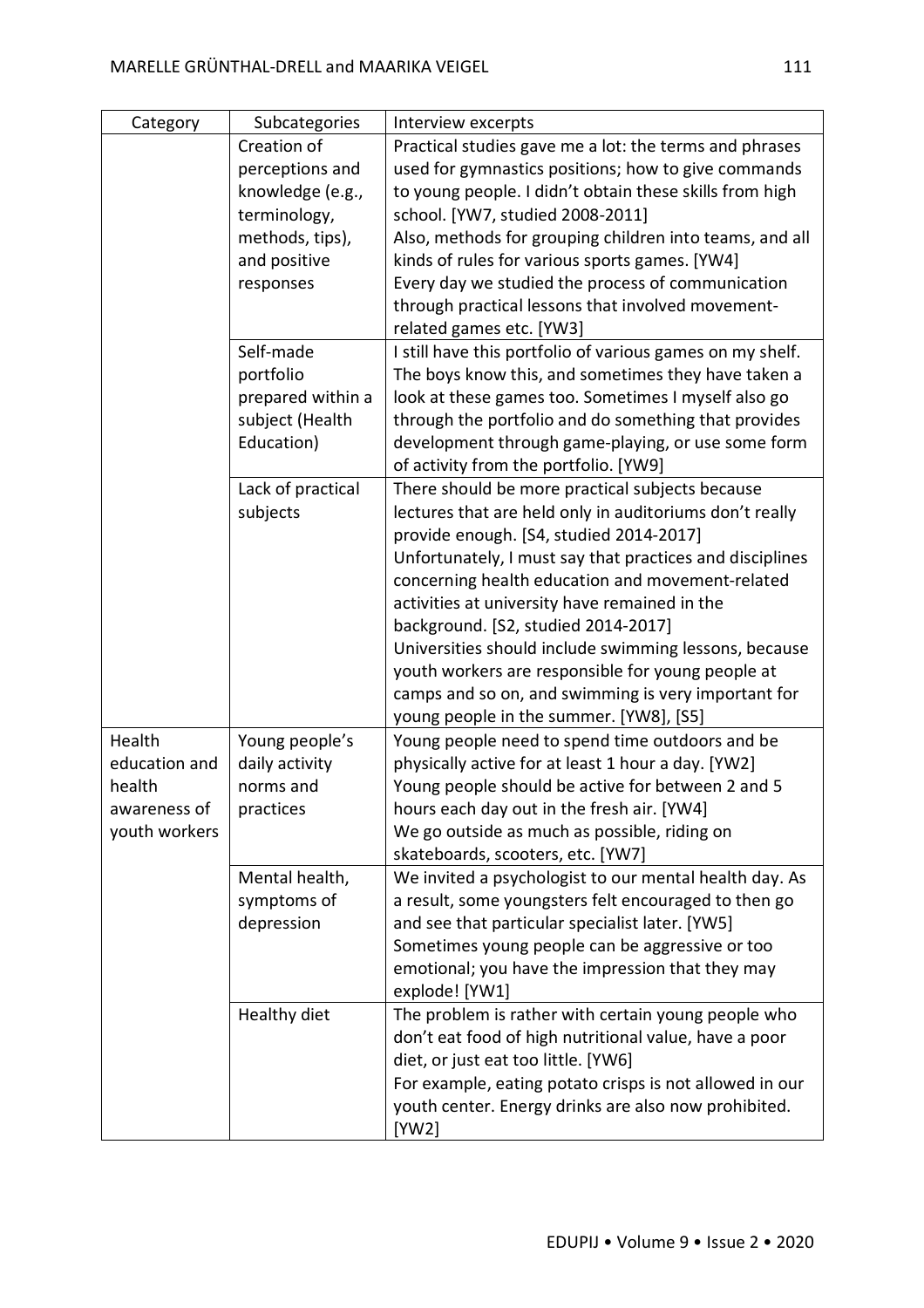| Category | Subcategories           | Interview excerpts                                         |
|----------|-------------------------|------------------------------------------------------------|
|          | Sexual behavior         | We have a bowl of condoms and anyone can take them         |
|          |                         | anonymously. They disappear really quickly, but we         |
|          |                         | continue to add more. [YW3]                                |
|          | Engagement in           | Youth workers should be quite competent when it            |
|          | health education        | comes to living a healthy lifestyle as well as being fully |
|          |                         | aware of topics that relate to healthy eating, since it is |
|          |                         | a youth worker's job to promote the wellbeing of           |
|          |                         | young people. [YW5]                                        |
|          |                         | We teach young people how to prepare healthy food:         |
|          |                         | we have a carrot week, and they lay the table etc.         |
|          |                         | [YW2]                                                      |
|          |                         | Youngsters have the chance to be able to prepare or        |
|          |                         | perform a form of activity such as aerobic dancing with    |
|          |                         | music. [YW7]                                               |
|          | Youth workers'          | Youth workers have to set an example They must be          |
|          | own leisure             | physically active and in good physical condition; we       |
|          | activities              | can't say that exercising is important if we do not        |
|          |                         | exercise ourselves. [YW6]                                  |
|          | Low-level daily         | I was angry when my mother told me to come home            |
|          | activity of young       | while I was outside. Nowadays, young people tend to        |
|          | people (e.g.,           | sit indoors with their digital stuff. [YW4]                |
|          | hiking, games,          | Youngsters spend the whole day at school without           |
|          | dancing)                | moving, and then they come to the youth centers and        |
|          |                         | want to continue sitting down; we can't let them do        |
|          |                         | that. [YW3]                                                |
|          | <b>Health awareness</b> | Youth workers must have so many different                  |
|          | levels of youth         | competences to enable them to notice young people's        |
|          | workers (good or        | problems, and such a level of awareness is all related     |
|          | very good)              | to the topic of health. [YW2]                              |
|          |                         | We try to set an example ourselves with our eating         |
|          |                         | habits. [YW1]                                              |
|          | Adventure               | I would take part in all forms of outdoor or practical     |
|          | activities              | activities. [YW4]                                          |
|          |                         | The hiking course was one of the most important            |
|          |                         | experiences in relation to practicing outdoor activities   |
|          |                         | in our work. [YW8]                                         |
|          | First experience        | I think young people want to be active, but you must       |
|          | guiding a group         | motivate them, you must have 'baggage' for this (in the    |
|          |                         | form of ideas or tools). [YW10]                            |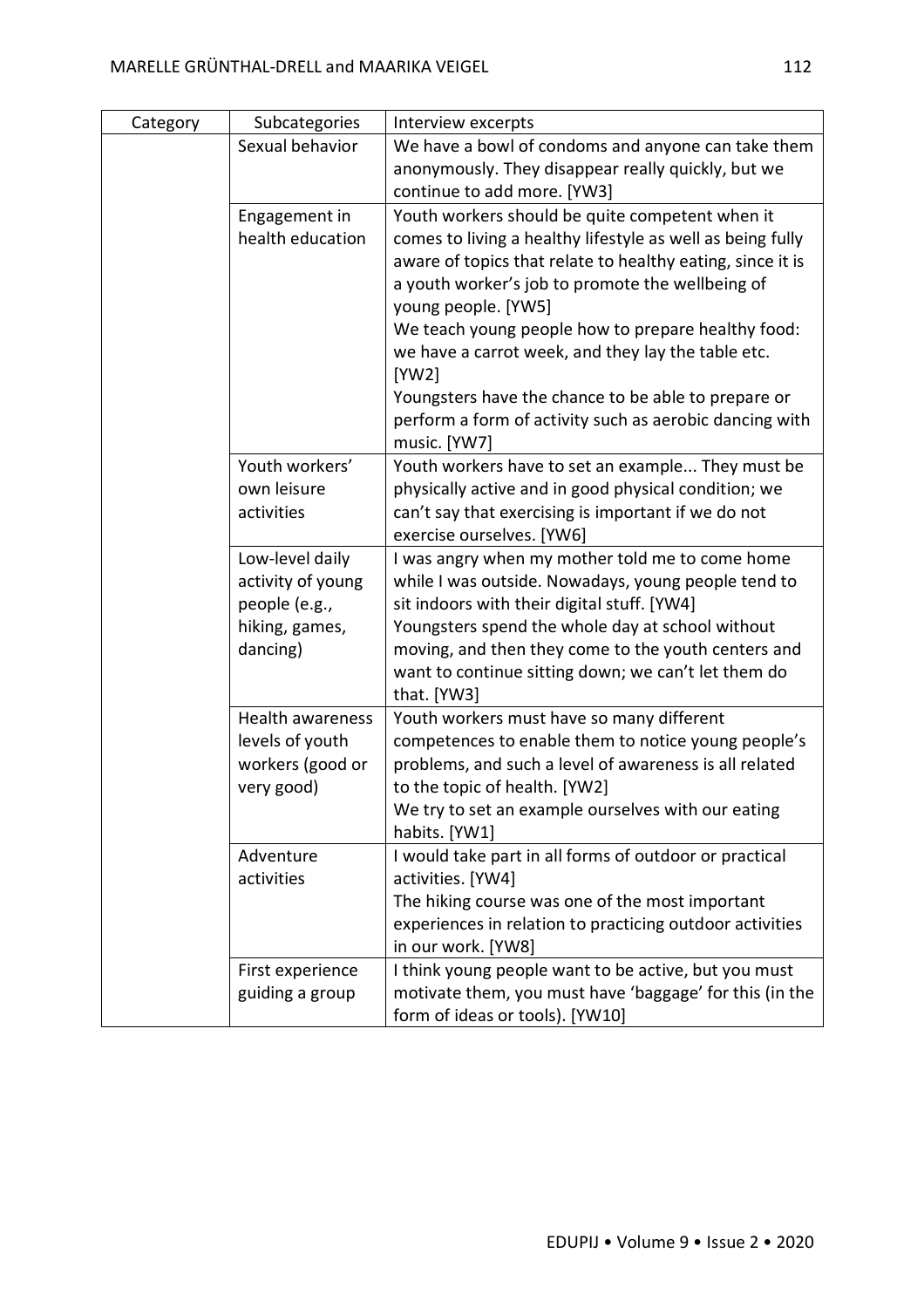| Category      | Subcategories            | Interview excerpts                                      |
|---------------|--------------------------|---------------------------------------------------------|
| Everyday work | Most frequent            | We deal with the problem of nutrition every day. If     |
| of youth      | health issues in         | they eat only white bread, we need to explain what      |
| workers       | youth workers'           | constitutes a healthy diet. [YW7]                       |
|               | daily work               | The frequency of movement-related activities is         |
|               |                          | different in every youth center; we really ensure we do |
|               |                          | something every day such as going for a walk. We try    |
|               |                          | to engage in sports-related activities every week or    |
|               |                          | play active movement-related games, which take place    |
|               |                          | about two or three times a month. [YW6]                 |
|               | Acute importance         | We have established it as one of the priorities of the  |
|               | of health issues         | center's action plan, this topic of health and          |
|               |                          | movement-related activities. [YW5]                      |
|               |                          | For some young people our movement-related              |
|               |                          | activities are the only ones they engage in. [YW6]      |
|               |                          | There are projects to promote youth activity. [YW3]     |
|               | <b>Additional health</b> | There have been no training courses on movement-        |
|               | education training       | related activities. I would send my youth workers there |
|               | for youth workers        | any time. For example, a practical training course on   |
|               |                          | the topic of movement-related games would be            |
|               |                          | superb. [YW4]                                           |
|               | Popular health-          | Various websites that cover training and movement-      |
|               | related websites         | related activities are very popular. [YW8]              |
|               |                          | I don't know the names that well. I have to Google      |
|               |                          | them first. [YW10]                                      |
|               | Health promotion         | We carry out workshops about health and physical        |
|               | needs                    | activity. [YW4]                                         |
|               |                          | Drugs We talked to them and explained in every way      |
|               |                          | that we do not tolerate them. [YW5]                     |
|               |                          | We can't just say to young people that being active is  |
|               |                          | important when our own lifestyle isn't that             |
|               |                          | healthy. [YW7]                                          |
|               | Sports and dance         | There is some kind of a hike being organized every      |
|               | activities               | month. [YW3]                                            |
|               |                          | We have the chance of being able to go to the gym and   |
|               |                          | do everything there, such as running, jumping, and      |
|               |                          | dancing. [YW1]                                          |
|               |                          | We ride on skateboards, jump on the trampoline, or      |
|               |                          | play various movement-related games etc. [YW7]          |
|               |                          | Then we have extreme sports days were we ride on        |
|               |                          | skateboards and bikes etc. [YW9]                        |

*Health and activity studies within Tallinn University's youth work curriculum*

It was considered important that university studies constitute the basis for both theoretical and practical professional experience of student youth workers, whilst also contributing to the development of their social skills.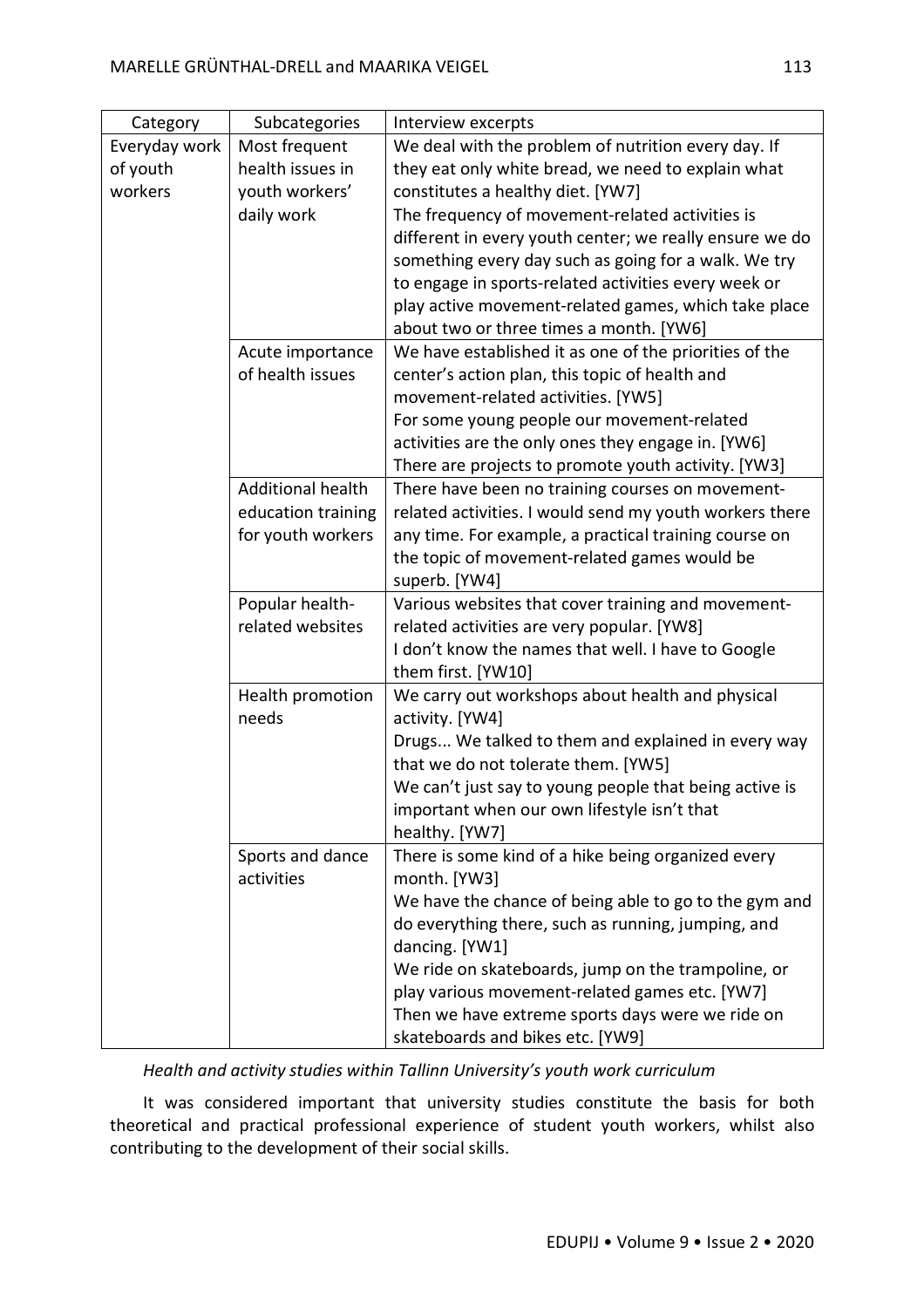Whether university studies create the requisite perceptions and knowledge (e.g., terminology for guiding young people, hand gestures, methods and tips) may be debatable, especially in terms of providing the required positive outlook, opportunities, experiences, and framing skills that relate to conducting and supervising activities according to the majority of the interviewees. The students' responses revealed that all of the subjects were deemed necessary in some way, but that there was a lack of practical subjects.

## *Perhaps this kind of practice would also help to increase self-confidence.* [YW5]

As a very important aspect of their university studies, half of those interviewees with previous experience in the field of youth work mentioned that subjects that involved hiking and activity games should be included in the study program.

Several of the interviewees emphasized the importance of practical study assignments and gaining experience during university studies, which those respondents who were still studying were unable to discuss. Most interviewees had previously participated in one or more sports-related training sessions; however, movement-related activities or motor skills training was seldom mentioned. All of the interviewees who were already working in the field considered it very important to study practical movement-related subjects at university. The lessons were prepared, and they participated in the wearing and use of certain athletic equipment, whilst also practicing various activities with their study group, and was actually their first experience in guiding a group. The interviewees recommended that the same subjects be added to the curriculum for youth work, with at least two such subjects being made compulsory.

There were some areas of conflict between the responses of those interviewees with more experience and the university students with regards to subjects that were related to activity and activity-based skills in the field of youth work. At that stage, the students had not yet gained sufficient experience to be able to affect their perception of the matter.

#### *Health awareness in youth workers*

Most interviewees rated their health awareness as being "very good" or simply "good." Many of the interviewees considered themselves to be more competent in theoretical knowledge, yet admitted that in order to mediate practical knowledge, further selfdevelopment would be necessary. As for the skills required for the guiding of sports-related activities, all of the interviewees who were working in the field considered themselves as confident (as opposed to the students).

Half of the interviewees mentioned that they had explained the basics of first-aid to the young people in their charge, with topics covered having ranged from bandaging a wound to calling an ambulance. The interviewees were worried about cases involving young people's mental health, but they also included cases that involved smoking, alcohol, and drugs.

*Drugs... Young people have smoked cannabis in the city, but they have also done so at camp, once, during a hike. We thought about what to do and this involved a good deal of dilemma. We should normally have sent them back home... Then we talked to them and explained that we would not tolerate such behavior in any way whatsoever... We then decided that they could remain at the camp.* [YW8]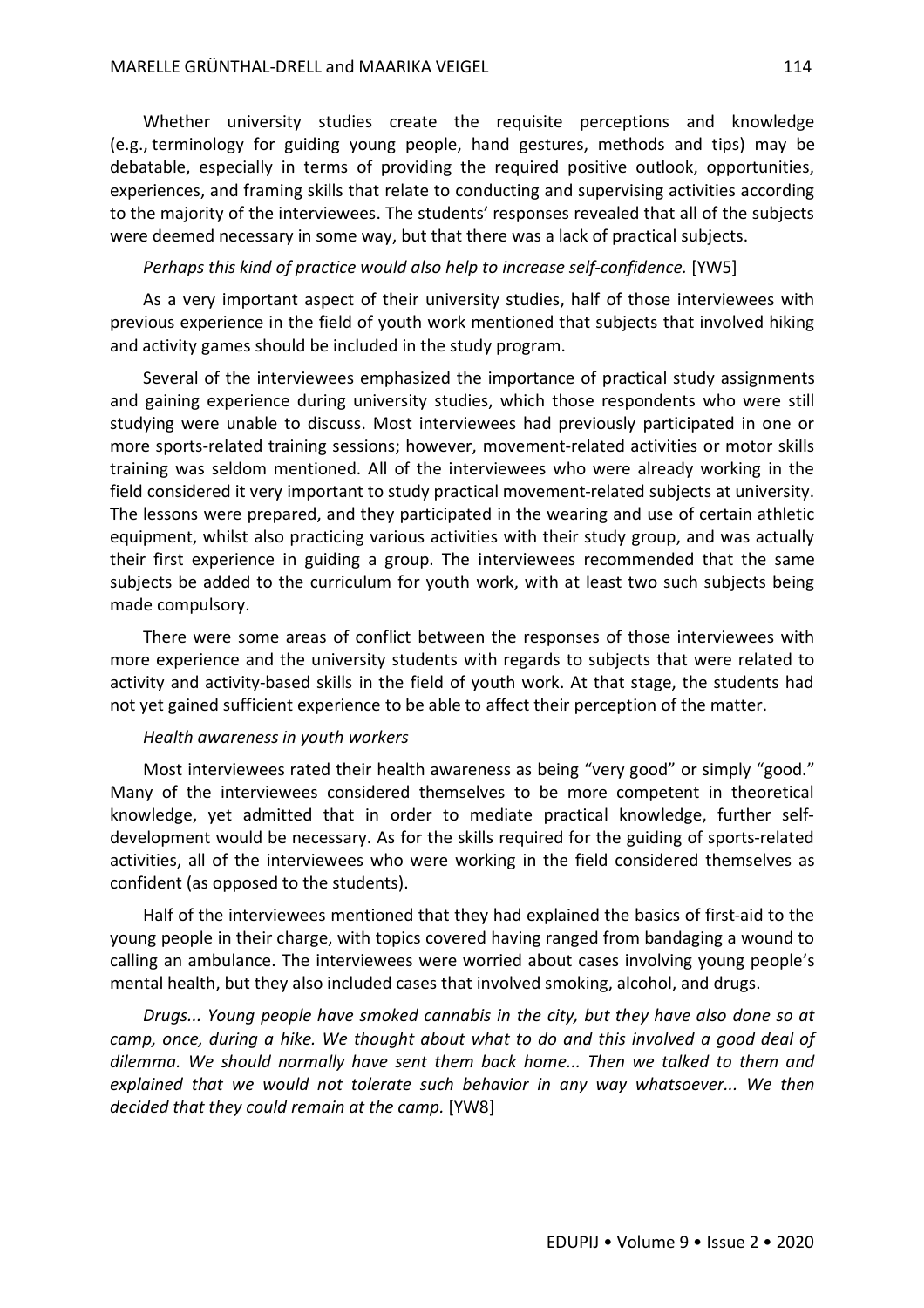## *Health education and movement-related activities in everyday youth work*

The following aspects related to health issues served to create associations amongst the interviewees: first-aid at the youth center; handwashing; a healthy diet; values that need to be addressed amongst young people (including communication through play or learning); and health promotion (e.g., various movement-related activities, basketball competitions, slider races, workshops, or a handwashing day). Such aspects were also related to health and everyday activities; in several youth centers it was possible for young people to go in for sports-related activities (such as hobby groups involved in dance, yoga, or martial arts training), and one youth center had a free weekly dance studio for young people.

It was revealed that the daily work of youth workers with young people involved the most common health-related issues: eating and maintaining a healthy diet; obesity; poor diet; and, nutrition.

Topics that were mentioned less often, but which were also important, included: drinking alcohol; tobacco smoking; using cannabis; mental health and relationships; electronic cigarette usage; sports, training, and general fitness; lack of exercise; schoolbased stress and tiredness; sexual behavior (SOS pills, other pills, or menstrual cycle calculations); using a smartphone and its effect on young people's wrists and neck, and so on.

One youth worker with 11 years of working experience revealed a significant fact in that the treatment of various health topics depends upon the youth worker's own levels of confidence and competence, as well as the ways in which one's knowledge is shared. In addition, the heads of two youth centers and one youth worker all said that much depends on the youth center's priorities.

## *It all depends on where you work.* [YW3]

*One practice* (author: compulsory internship) *was completely health-related, while at another health-related issues never came up.* [YW9]

Half of the interviewees mentioned the values and competence of youth workers as being important, as well as setting an example themselves when conveying the subject of health education to young people. The interviewed youth worker students also considered health issues to be very important, but when they had to convey their knowledge to young people, they did not feel sufficiently confident to be able to approach it properly.

Research results showed that in the multifaceted and intensive youth work landscape, youth workers need to have time to engage in health education, and this is valued.

# *I would not immediately class it as health education, but we integrate movement-related activities everywhere.* [YW3]

At half of the youth centers, various movement-related activities for young people were supported by the surrounding environment and conditions. Therefore youth workers did not have to spend too much time going to different places in order to spend time with young people (e.g., skate parks, forests, health trails, large gyms, traffic areas, school stadiums). The health education of young people was conducted through daily communication, somewhat adventurous activities, and a variety of mind games (e.g., quizzes). Likewise, youth workers organized workshops and lectures, information days, discussion groups, thematic weeks, and health camps. Health-related events were described as popular.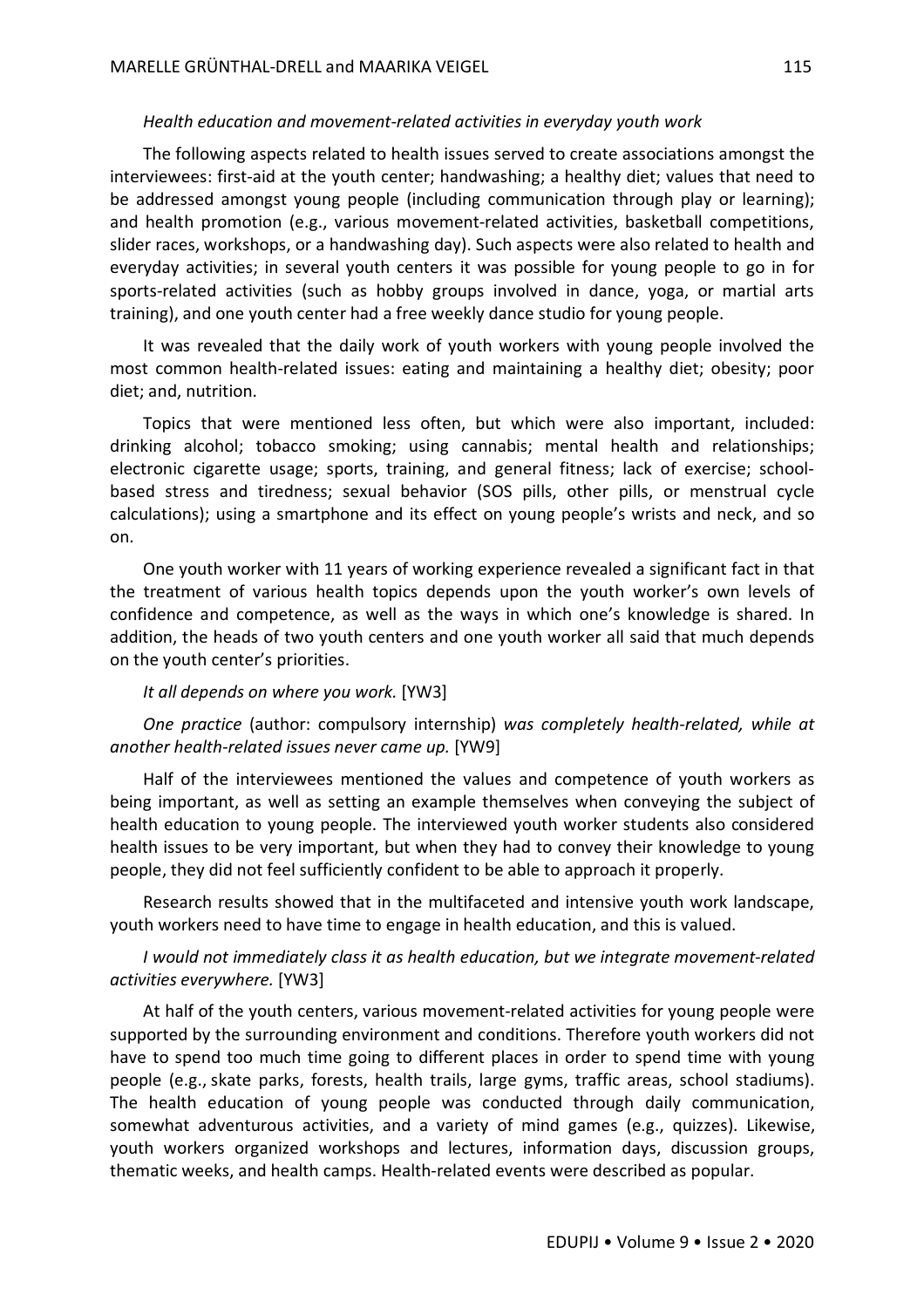Of all the movement-related activities, the following were mentioned most frequently: activity games (e.g., various running and ball-oriented games, competitions), hiking (e.g., bike trips, visiting hiking trails, hiking near the sea), dancing (e.g., folk dances, show dances), and spending time in the fresh air, either in nature or just by out walking (e.g., by the sea, in the woods, or on hiking trails). The students did not consider hiking to be one of the most important or enjoyable physical activities for young people. Only after additional questioning did it become evident that they lacked the preparation or confidence to take young people off hiking, with information sought via the Internet in relation to games involving greater levels of physical activity.

*There were no hiking-related subjects, nor any hiking trips, or any form of educational activities. I would not dare to do too many things by myself. For example, I would seek guidance from a specialist if I wanted to go hiking.* [S4]

*Maybe I would go hiking with just two or three young people, but not with ten of them.* [S1]

A positive finding from the research was that all of the interviewees had a very versatile, active, and healthy lifestyle in addition to their daily activities with young people.

# **Discussion**

Maintaining and strengthening young people's health is a common task for all adults. Due to the constant deterioration of young people's health indicators, it is important to note this and to target it professionally through organized youth work. A positive attitude amongst youth workers towards movement-related activities increases the probability that they will also employ such activities when working with young people. A contemporary youth worker should be an organizer of non-formal learning processes that support motivation and self-esteem, rather than seen as just an informational resource. With this in mind, youth work students need to be equipped with a well-considered level of preparation in educational theory and health education, as well as practical experience in various movement-related activities, and this should take place as part of their university education. Jõgi et al. (2015) explained that student learning experiences and practices at university greatly affect their subsequent choices. Based on this, it is possible, therefore, to draw the following conclusions:

- 1. If there are no opportunities for self-exertion, instruction, or experience in movement-related activities (e.g., games, dancing, acrobatics, adventure activities, swimming, hiking, skiing, skating etc.) during the university period, future youth workers may not be able to adequately address these topics by themselves as teachers, or may lack the confidence to do so due to a lack of previous experience and/or insufficient knowledge.
- 2. Estonia's "Renewed European Framework for Cooperation in the Youth Field 2010- 2018" (Euroopa noortevaldkonna uuendatud koostööraamistik, 2009) includes a specific goal to support young people's health and wellbeing. Those interviewees who had graduated from university prior to 2016 considered it very important to have practical subjects in the field of youth work, and highlighted the importance of learning and teaching various movement-related activities and the skills associated with these areas, both for themselves and their group, without which they could not imagine working with young people.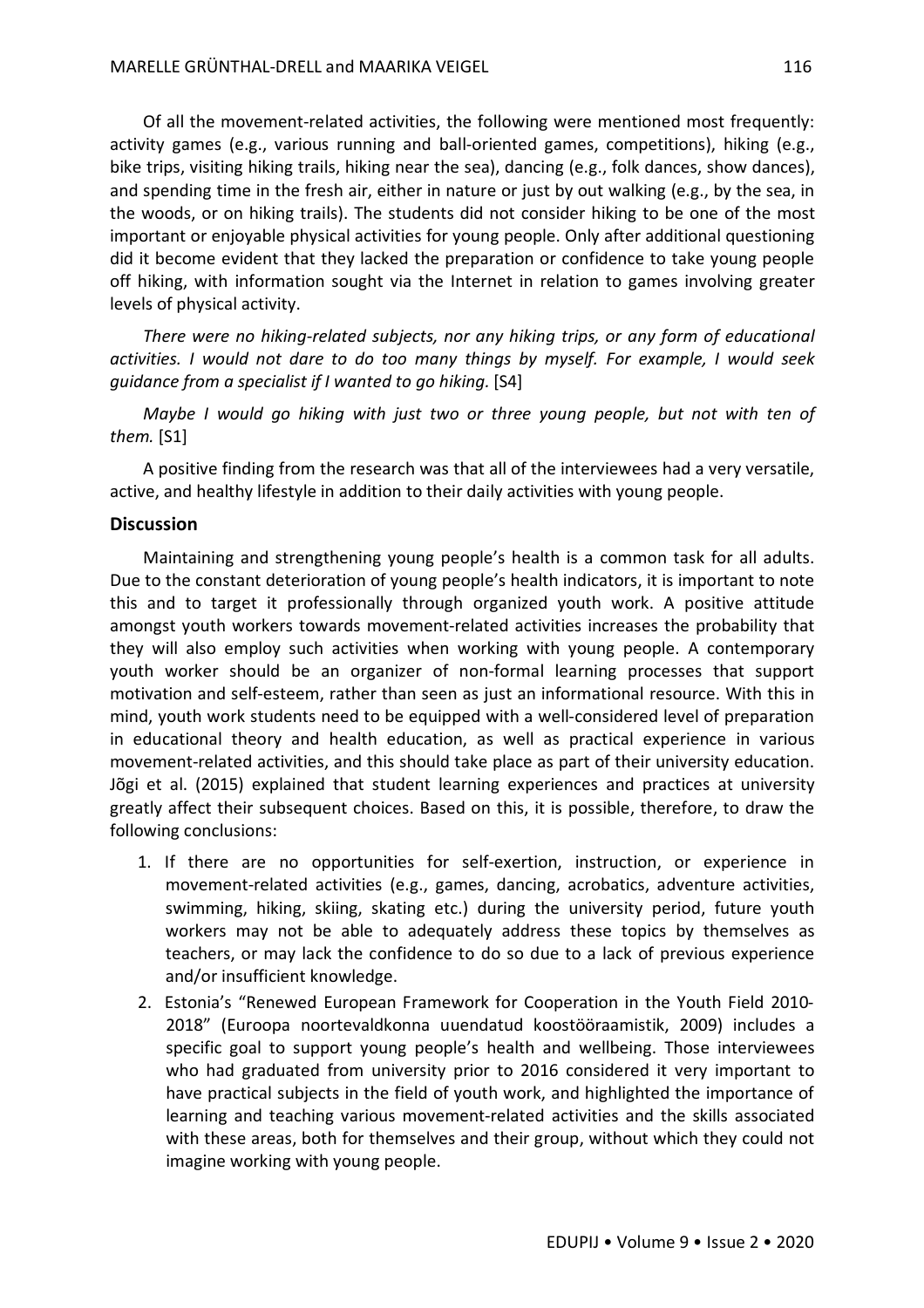- 3. All expectations of the interviewees were fulfilled during their university studies, and their studies were considered as having formed the basis of both their theoretical knowledge and their initial practical experience, but that it was also a supporter of social skills. Greeno (1998) emphasized that knowledge cannot be separated from skills; it is inadequate just to learn concepts from activities alone, as concepts are only intermediaries fully understood through their practical application. Those students who were in their final year of university mentioned a lack of practical subjects. Raadik (2009) argued that interest always emerged in the learning process where the topic included emotional hooks, and where it was deemed justified and applicable to the profession being studied, whilst also highlighting the importance of students being professionally instructed.
- 4. Most interviewees considered their health awareness levels as "good" or "very good," but also mentioned the need for self-improvement. With regards to the skills required for supervising movement-related activities, the more experienced interviewees felt confident, which suggests that they obtained good levels of professional training. Their strengths included the ability to conduct dance activities, as well as activity and adventure games in open nature. However, the same could not be said about those students still undertaking their studies, who reportedly had no preparation or experience in this area, and also no confidence in any of the aforementioned activities prior to their involvement in the field of youth work.
- 5. According to the Estonian National Institute of Health Development (Tervise Arengu Instituut, 2017), risk behaviors related to eating disorders has significantly increased amongst young people. It can also be concluded from the current research that the interviewees were often involved in the development of healthy eating habits in young people and this, in turn, demonstrated a sense of responsibility towards the health of today's youth.
- 6. Based on a survey regarding the health of Estonian students (Aasvee & Rahno, 2015), only 16% between the ages of 11 and 15 years old met the criteria for daily physical activity. The current research revealed that almost all interviewees had prioritized movement-related activities at their youth centers. It also became evident that youth workers took into account activities related to health and sports when compiling action plans or development plans. This means that, upon graduation, youth workers are seen as being equipped with sufficient skills for the supervision of movementrelated activities, as well as having the requisite levels of health-related knowledge.
- 7. All of the interviewees emphasized health as a value, and considered topics that were related to it to be important and consistently formed part of their daily youth work with health-related issues integrated within their activities. As for positive results, the interviewees possessed basic levels of knowledge on the methods of health education used on a daily basis (e.g., teaching handwashing techniques or a healthy diet), on a weekly basis (e.g., hobby groups, cooking groups, a carrot week, etc.), on a monthly basis (e.g., holding an information day, a health day, quizzes etc.), on a seasonal basis (e.g., tournaments, holding a health month), and even perhaps just once or twice a year (e.g., holding a health week). Amongst the list of movementrelated activities conducted with young people, the interviewees mostly mentioned hiking, activity games, and activities involving dancing or walking. The university students who were interviewed most frequently mentioned games that could be played indoors, or those that involved problem-solving. It was, however, possible to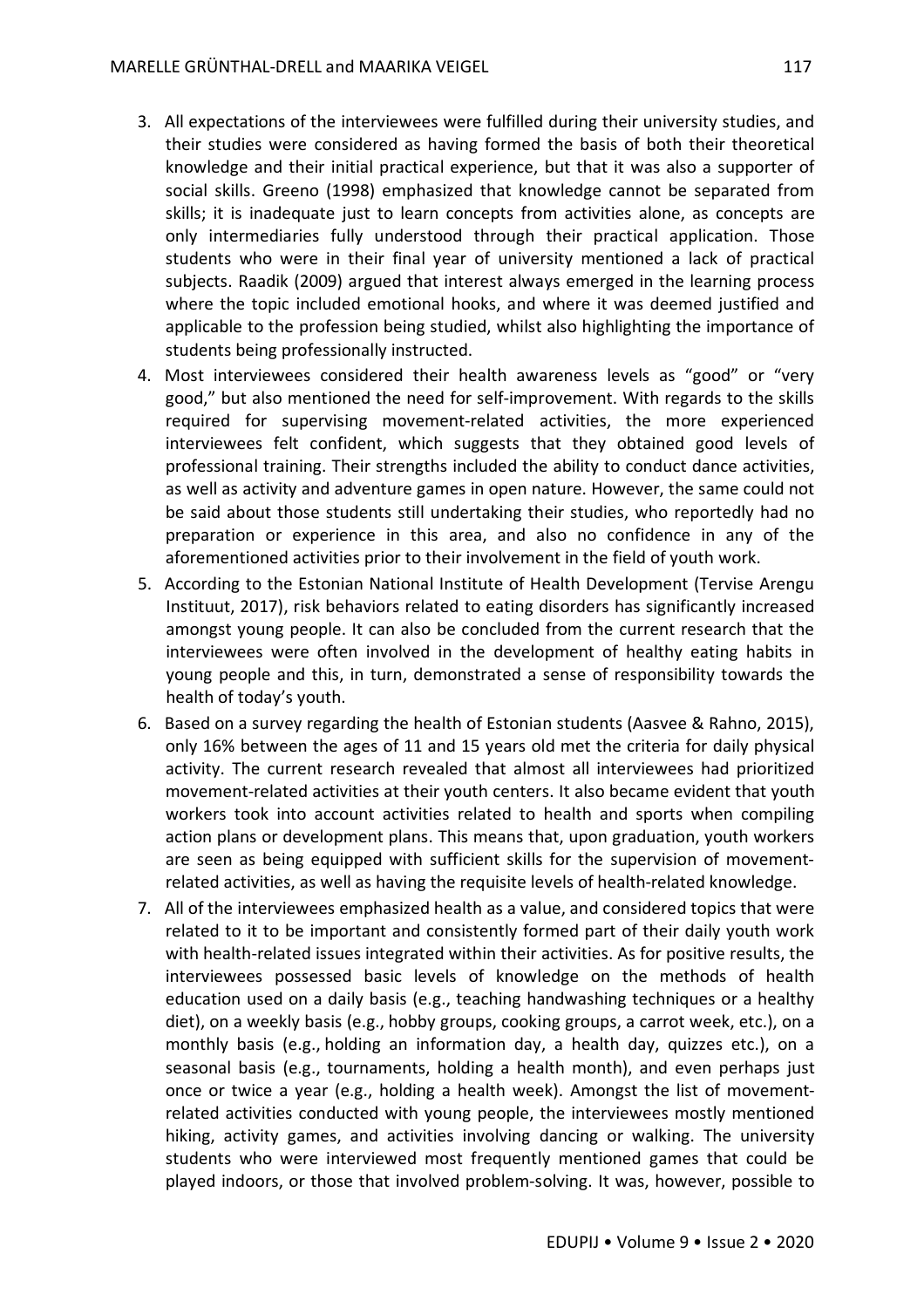note the students' lack of practical skill in guiding movement-related activities, which may influence their future careers as youth workers. It seemed that the students lacked confidence with regard to health-related movement-related activities.

8. Half of the interviewees mentioned the values of youth workers, their competence levels, and as setting personal examples when it came to communicating health education to young people in their charge. According to Levitt and Moorhead (2013), one has to be able to give meaning to and see the negative or positive effect of personal values. At the same time, those interviewees who managed youth centers mentioned concerns with regards to the recruitment of competent youth workers who possess the necessary skills to engage young people in movement-related activities. Janson (2001) argued that one of the main goals of health education, as well as movement-related activities, is to influence a change in a person's behavior towards an increased focus on health. A generalization can be made here that university studies, combined with a sufficient number of health-related subjects, can significantly impact on the choices that youth workers make in order to lead a healthy lifestyle.

Once established, habits become a daily support system when it comes to valuing health and movement. This conforms to the Youth Work Occupational Standard (Noorsootöötaja Kutsestandard, 2018) which states that youth workers should create the conditions for and support young people's non-formal education, which includes their health behavior, via their supervision of various activities. Therefore, in order to improve public health, greater effort should be made so as to ensure that university graduate youth workers are able to offer movement-related activities as an alternative to risk-related behaviors, whilst having the necessary skills to guide movement-related activities, being able to teach young people, and having the confidence, knowledge, and skills needed to safely engage young people in physical activities.

## **Conclusions**

Young people who are physically active are also usually motivated and full of energy. Physical activity is a recognized trigger for coherence, drive, and positivity. As a specialty, youth work is on the curricula of the Institute of Education Sciences of Tallinn University. From a pedagogical aspect, the researchers of the current study found that youth workers are the equal of teachers, and therefore should be able to skillfully direct young people's movement-related activities following their everyday lessons by setting themselves as an example, along with the corresponding values and motivation, and should therefore be able to offer practical movement-related activities to young people.

The current research revealed that addressing health-related issues and conducting movement-related activities in everyday youth work is extremely important, and that this is supported by appropriate subjects and topics taught at the undergraduate level in universities. The student participants who graduated in 2017 were doubtful in terms of their own skills at supervising movement-related activities, and of their choice of methods to be able to achieve this, as they had not previously experienced or practiced the corresponding subjects. The interviews, it was found, made them really consider the necessity of such subjects.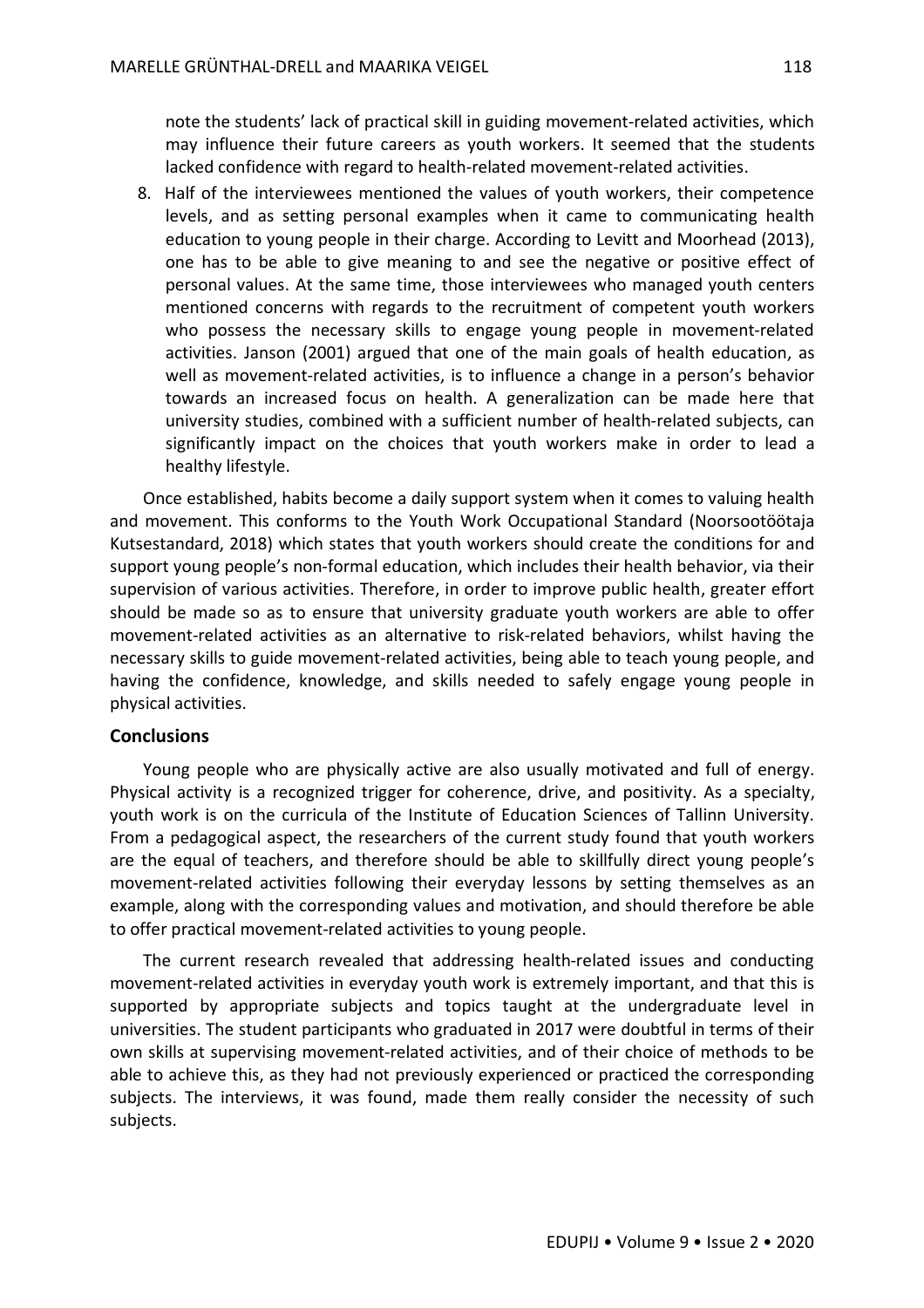The current research made it possible to derive the following recommendations for youth workers in terms of their improved health awareness (including those skills related to guiding movement-related activities):

- 1. Undergraduate university programs teaching the basic subjects for youth work as a specialty should involve methods and/or topics that focus on physical activities or which are integrated into movement-related activities; and health-related subjects should also be included in the Master's degree program for Youth Work Management;
- 2. The youth work higher education curriculum for should contain at least two compulsory subjects on health and activity, as well as two subjects on movementrelated activities (e.g., anatomy, activity games, active lifestyle habits, athletic and healthy activities, movement-related activities, fitness, activities involving dance etc.);
- 3. Curricula should be supplemented with movement-related activities, physical activity internships, hiking practice, adventure education, swimming, and physical activities in nature as part of a compulsory internship or as part of the subjects themselves.

The results of the current research may be applied on different levels: as part of the development of the youth work curricula in universities in order to support the improvement of health awareness amongst youth work students and in the acquisition of the skills needed for supervising movement-related activities; and also to diversify the work of youth workers via different examples associated with health and movement-related activities. Those working within the field of youth work have to be able to provide a level of health education in order to increase young people's awareness levels, making it primary and essential that it is practiced at universities.

## **Notes**

Corresponding author: MARELLE GRÜNTHAL-DRELL

# **References**

- Aasvee, K., & Rahno, J. (Eds.). (2015). *Eesti kooliõpilaste tervisekäitumise uuring 2013/2014. õppeaasta.* Ketrieved koordige from Retrieved from the from https://intra.tai.ee//images/prints/documents/144776947825\_HBSC\_2014\_kogumik. pdf
- Creswell, J. W. (2009). *Research design: Qualitative, quantitative, and mixed methods approaches*. London, United Kingdom: Sage.
- Crews, F., He, J., & Hodge C. (2007). Adolescent cortical development: A critical period of vulnerability for addiction. *Pharmacology Biochemistry and Behavior, 86*(2), 189-199.
- Eesti spordipoliitika põhialused aastani 2030. *[The fundamentals of Estonian sports policy until 2030].* (2015). RT III, 20.02.2015, 2, 2-3. Retrieved 19/06/2018, from https://www.riigiteataja.ee/akt/320022015002
- Elo, S., & Kyngäs, H. (2008). The Qualitative Content Analysis Process. *Journal of Advanced Nursing*, *62*, 107-115. http://dx.doi.org/10.1111/j.1365-2648.2007.04569.x
- Euroopa noortevaldkonna uuendatud koostööraamistik 2010–2018. *[A Renewed European*  Framework *for Cooperation in the Youth Field].* (2009). Retrieved from http://www.enl.ee/UserFiles/Organisatsiooni%20tekstid/noortepoliitika/noortevaldk onna\_uuendatud\_koostooraamistik\_2010-2018.pdf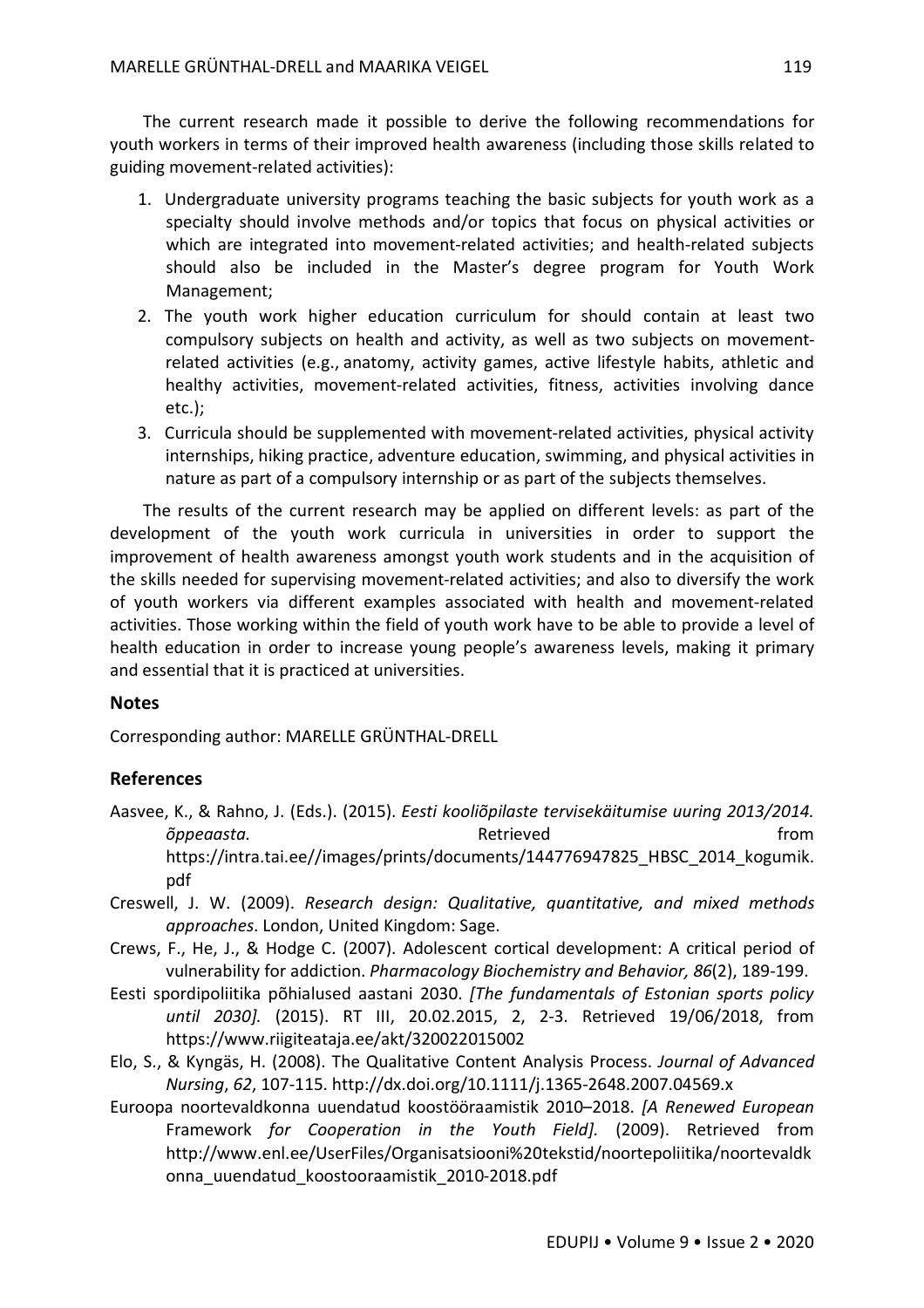- European Commission (2018). *Youth work*. Retrieved from https://ec.europa.eu/youth/policy/implementation/work\_en
- Fox, S. E., Levitt, P., & Nelson, C. A. (2010). How the timing and quality of early experiences influence the development of brain architecture. *Child development, 81*(1), 28-40.
- Greeno, J. G. (1998). The situativity of knowing, learning, and research. *American Psychologist, 53*(1), 5-26. http://dx.doi.org/10.1037/0003-066X.53.1.5
- Grünthal-Drell, M., & Veigel, M. (2015). Young People of the Importance of Healthy Eating and Informing. In V. Lubkin, S. Usca, & A. Zvaigzne (Eds.), *Proceedings of the International Scientific Conference Society, integration, education* (pp. 530-538). Latvia: Rezekne. http://dx.doi.org/10.17770/sie2015vol3.471
- Haridus- ja Teadusministeeriumi aasta-analüüs 2016. Kokkuvõte. *[Annual research of the Ministry of Education and Research 2016. Summary]* (2016). Retrieved from https://www.hm.ee/sites/default/files/htm-aa-kokkuvote.pdf
- Hirsjärvi, S., Remes, P., & Sajavaara, P. (2007). *Uuri ja kirjuta [Explore and write].* Tallinn: Medicina
- Janson, T. (2001). Tervisekasvatus tervise edendamise osana [Health education as a part of health **promotion**]. The Retrieved **container and the promotion** and  $\mathbb{R}$ https://www.ut.ee/tervis/aastateema/artiklid/teredos.htm
- Jõgi, L., Karu, K., & Krabi, K. (2015). Rethinking teaching and teaching practice at university in a lifelong learning context. International Review of Education. *Journal of Lifelong Learning, 61*, 61-77. https://doi.org/10.1007/s11159-015-9467-z
- Kalmus, V., Masso, A., & Linno, M. (2015). *Sotsiaalse analüüsi meetodite ja metodoloogia õpibaas* [Learning outcomes of social analysis methods and methodology]. Retrieved from http://samm.ut.ee/kvalitatiivne-sisuanalyys
- Krippendorff, K. (2004). *Content analysis: An introduction to its methodology*. London: Sage.
- Kvale, S. (2006). Dominance through Interviews and Dialogues*. Qualitative Inquiry, 12*(3), 480-500. https://doi.org/10.1177/1077800406286235
- Laherand, M.-L. (2008). *Kvalitatiivne uurimisviis*. *[Qualitative research],* 177-193*,* 291. Tallinn: Infotrükk.
- Lave, J., & Wenger, E. (1991) *Situated learning: Legitimate peripheral participation.* Cambridge, United Kingdom: Cambridge University.
- Levitt, D., & Moorhead, H. (2013). *Values and ethics in counseling. Real-life ethical decision making*. New York, NY: Routledge.
- Marks, D. F., Murray, M., Evans, B., Willing, C., Woodall, C., & Sykes, C. M. (2005). *Health Psychology Theory, Research and Practice.* Second edition. London, United Kingdom: Sage.
- Mezirow, J. (2009). An overview on transformative learning. *Contemporary theories of learning: In Their Own Words,* 90. New York, NY: Routledge.
- Mitteformaalne.ee (2018). Retrieved 18/01/2018, from http://mitteformaalne.ee/mitteformaalne-oppimine/
- Noorsootöö eriala õppekavad 2013-2016/2017 *[Curricula for the youth work speciality in 2013-2016/2017].* Tallinna Ülikooli Õppeinfosüsteem. Retrieved from https://ois2.tlu.ee/tluois/uus\_ois2.tud\_leht
- Noorsootöö seadus *[Youth Work Act].* (2010). RT I 2010, 44, 262. Retrieved from https://www.riigiteataja.ee/akt/NTS